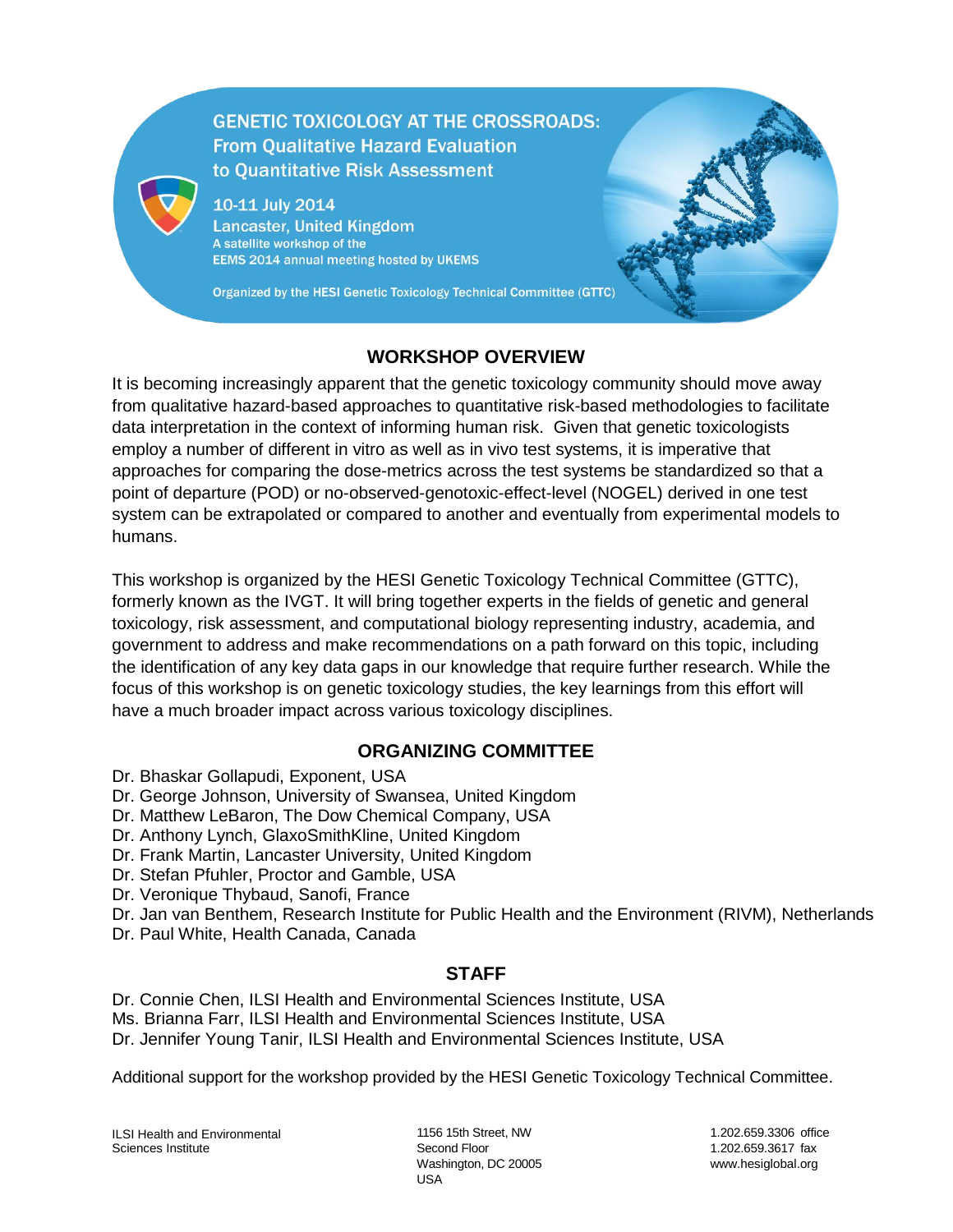**GENETIC TOXICOLOGY AT THE CROSSROADS: From Qualitative Hazard Evaluation** to Quantitative Risk Assessment

# 10-11 July 2014

**Lancaster, United Kingdom** A satellite workshop of the **EEMS 2014 annual meeting hosted by UKEMS** 

Organized by the HESI Genetic Toxicology Technical Committee (GTTC)

# **DETAILED AGENDA**

**Location: Lancaster University, George Fox Centre, Lecture Theatre 1**

# **Thursday 10 July 2014**

**12:45 pm: Workshop registration open**

# **1:15 pm: Workshop starts**

- *1. 1:15 pm – 1:30 pm Introduction:* Towards a New Paradigm in Genetic Toxicology: From Qualitative to Quantitative Approaches – Bhaskar Gollapudi (Exponent, USA)
- *2. 1:30 pm – 2:15 pm Plenary Lecture I:* PK and PD Tools for DNA-Damage Pathways: Modeling Dose Metrics and DNA-Repair Processes – Mel Andersen (The Hamner Institutes, USA)

# *3. 2:15 pm – 6:15 pm*

# *Session I:* **Metrics of Quantitative Approach of Genotoxicity**

*Session Chairs:* Veronique Thybaud (Sanofi, France) and Bhaskar Gollapudi (Exponent, USA)

- *a. 2:15 pm – 2:35 pm* IWGT Workgroup Recommendations for Quantitative Assessment of Dose-Response in Genetic Toxicology - George Johnson (Swansea University, UK)
- *b. 2:35 pm – 2:55pm* A Toolbox to Estimate Point-of-Departure Metrics in Genetic Toxicology – Paul White (Health Canada, Canada)
- *c. 2:55 pm – 3:15 pm* Biological Processes Driving the Response to Low Doses – George Johnson (Swansea University, UK)
- *d. 3:15 pm – 3:35 pm*

Application of the TT21C Strategy to Safety Assessment for DNA Damaging Compounds Using Quercetin as a Case Study – Rebecca Clewell (The Hamner Institutes, USA)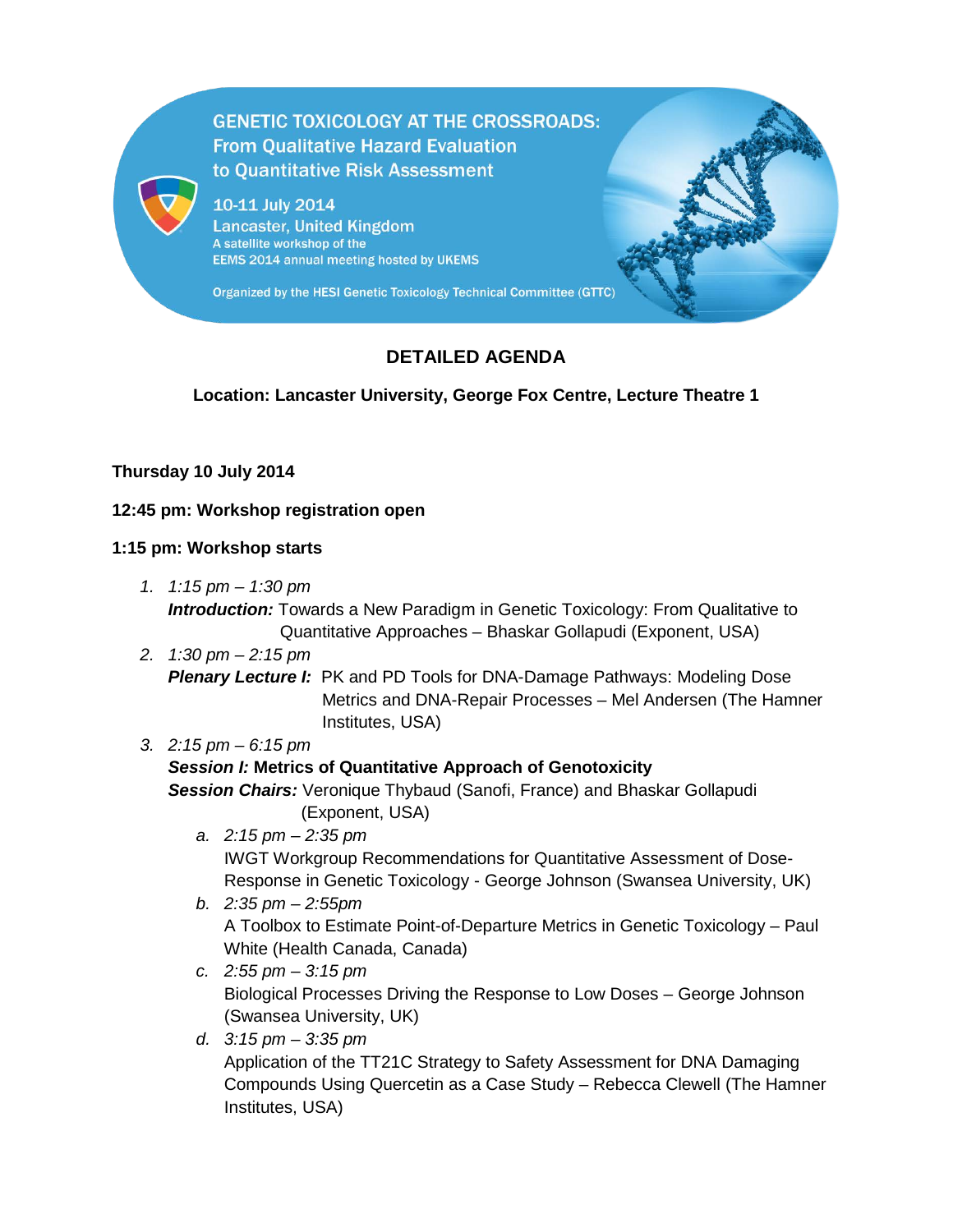- *e. 3:35 pm – 4:00 pm* Afternoon tea break
- *f. 4:00 pm – 4:20 pm*  Qualitative and Quantitative Approaches on the Threshold of Genotoxic Carcinogens – Shoji Fukushima (Japan Bioassay Research Center, Japan)
- *g. 4:20 pm – 4:40 pm* Benchmark Dose for Genetox and Cancer Endpoints and Correlating between Systems – Wout Slob (RIVM, Netherlands)
- *h. 4:40 pm – 5:00 pm* Update on IGG Work of In Vitro Risk Assessment – Ann Doherty (AstraZeneca, UK)
- *i. 5:00 pm – 6:15 pm*  Panel Discussion

# **Discussion Questions:**

- Do we have enough scientific rationale and relevant examples that support moving from qualitative to quantitative approach for genetic damage whatever the types of compounds?
- What are the most appropriate test systems and endpoints?
- Are the proposed metrics adequate and ready for use?
- What would be needed to more efficiently move forward?

# *4. 7:00 pm – 9:00 pm*

Banquet Dinner *(The Midland Hotel, in Morecambe; transportation will be provided).*

# **Friday 11 July 2014**

# **8:15 am: Coffee available in Foyer**

# **8:30 am: Workshop continues**

- *1. 8:30 am – 9:15 am*
	- **Plenary Lecture II:** Level of Concern for Genotoxic Carcinogens at Human Relevant Exposure – Alan Boobis (Imperial College London, UK)

# *2. 9:15 am – 11:25 am Session II:* **The Measurement and Estimation of Exposure for Better Extrapolation to Human**

- *Session Chair:* Anthony Lynch (GlaxoSmithKline, UK)
	- *a. 9:15 am – 9:40 am* Integration of Dosimetry and Exposure into In Vitro High-Throughput Screening – Amin Rostami-Hodjegan (The University of Manchester, UK)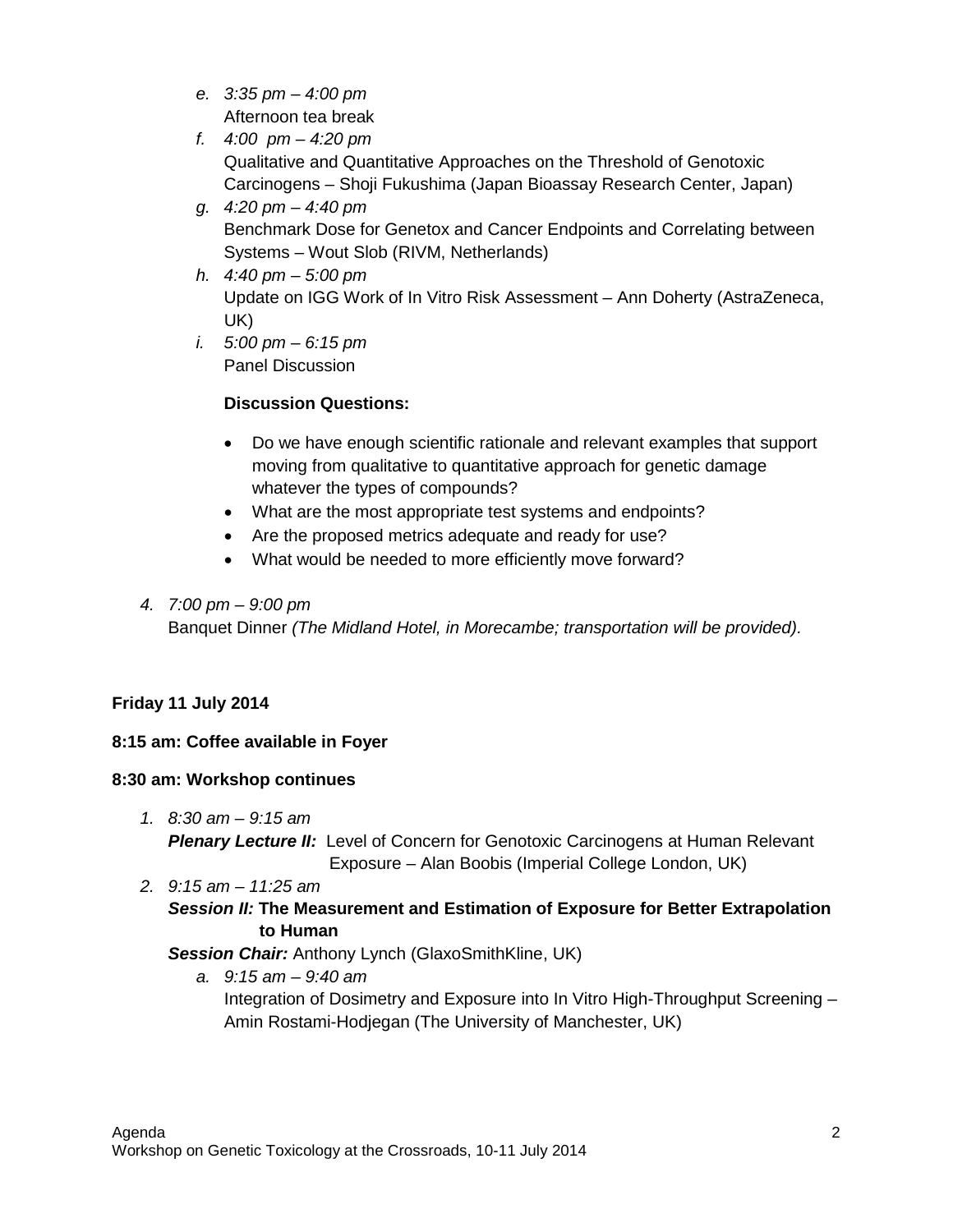*b. 9:40 am – 10:05 am* 

Computational Tools and Models to Facilitate In Vitro to In Vivo Exposure Extrapolation – Lessons from the Drug Development World – Oscar Della Pasqua (University College London, UK)

- *c. 10:05 – 10:30 am* Reverse PB/PK Dosimetry for Extrapolation of Biomonitoring – George Loizou (Health and Safety Laboratory, UK)
- *d. 10:30 am – 11:00 am* Panel Discussion

# **Discussion Questions:**

- What are the key lessons for extrapolating "the dose in vitro" to "in vivo exposure" and how may these be applied in genetic toxicology testing?
- How do limitations of in vitro models impact such extrapolations, e.g. 1) In vitro toxicity screens are not metabolically competent and limited to few cell types.

2) In vivo risk assessment overly-dependent upon parent drug level in plasma comparisons and under-served by basic information on species-specificity. 3) Accumulation in cells/tissues and/or organs.

- What about other factors e.g. protein binding, cell transporter that might impact disposition and which are the most important exposure parameters to consider: Cmax v's AUC for thinking about safety margins in a genetox context and how does MOA (direct versus indirect) impact this?
- What would be needed to more efficiently move forward?
- *e. 11:00 am – 11:35 am* Lunch
- *3. 11:35 am – 2:00 pm*

# *Session III***: The Use of Quantitative Approach of Genotoxicity for Risk Assessment**

*Session Chair:* Paul White (Health Canada, Canada)

- *a. 11:35 am – 12:00 pm* Can In Vivo PoD Estimates for Genotoxicity Inform Carcinogenic Potency? Lya Soeteman-Hernandez (RIVM, Netherlands)
- *b. 12:00 pm – 12:25 pm* The Use of Dose Response Data for Risk Assessment – Diane Benford (Food Standards Agency, UK)
- *c. 12:25 pm – 12:50 pm* The COSMOS Project: Developing *in Silico* Models to Support *in Vitro* Approaches to Ultimately Predict *in Vivo* Toxicity – Mark Cronin (Liverpool John Moores University, UK)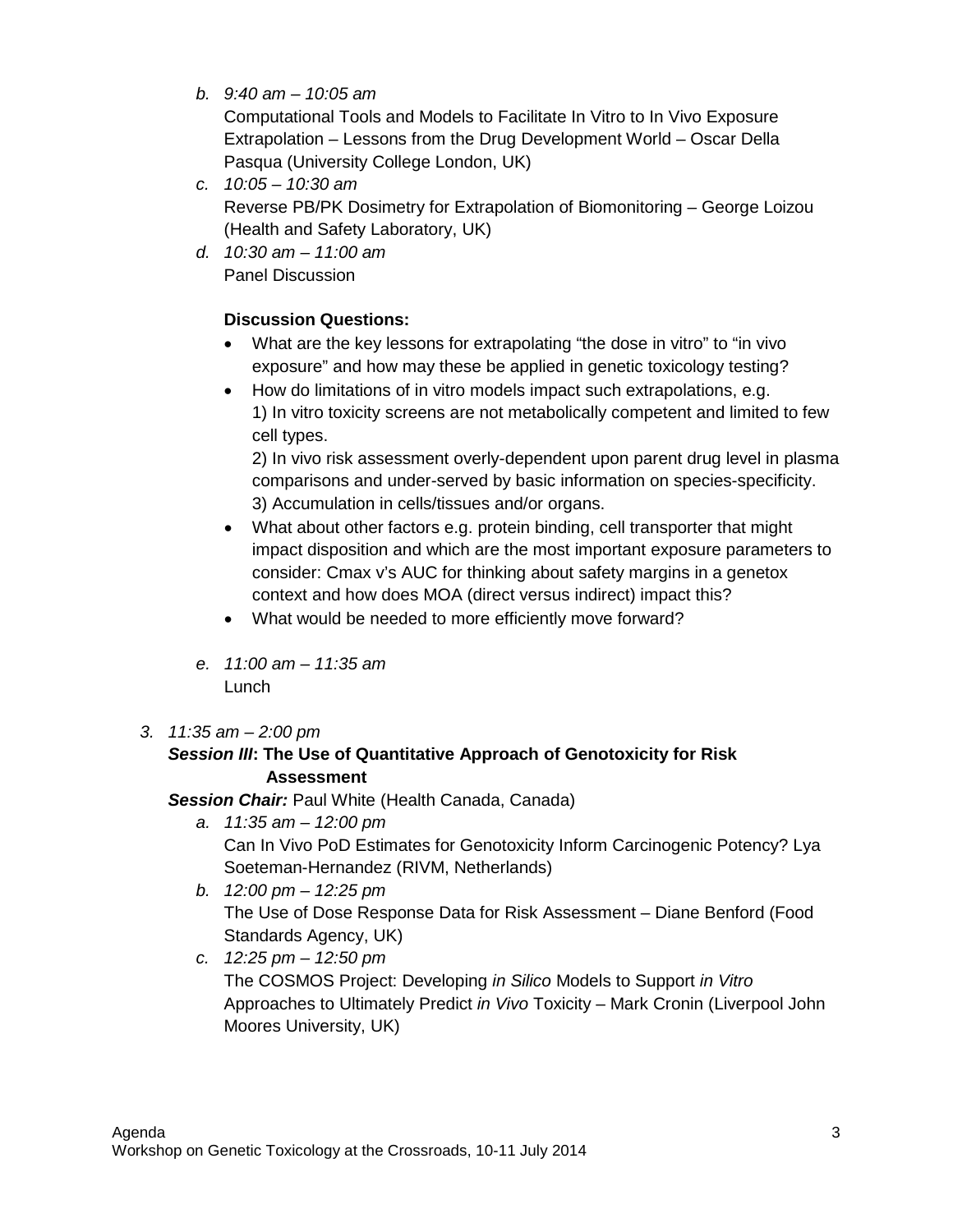- *d. 12:50 pm – 1:15 pm* CAAT Perspectives on In Vitro to In Vivo Extrapolations - Thomas Hartung (Johns Hopkins University, USA)
- *e. 1:15 pm – 1:45 pm* Panel Discussion

# **Discussion Questions:**

- Is the regulatory community ready to accept/use quantitative metrics derived from in vivo genetic toxicity dose-response data to set regulatory limits and assess human hazard/risk (i.e., as opposed to cancer endpoints)? If not, what are the barriers? Would different methods/approaches be applied to germand somatic cell data?
- Have in silico and/or in vitro-to-in vivo extrapolation methods matured to the point where they can effectively be deployed in a regulatory setting? If not, what hurdles need to be overcome?
- *f. 1:45 pm – 2:00 pm* Concluding Remarks
- *g. 2:00 pm* End of the main meeting
- *h. 2:45 pm*

Departure of coach bus to Manchester airport *(advanced ticket purchase required through the GTTC Workshop registration system).*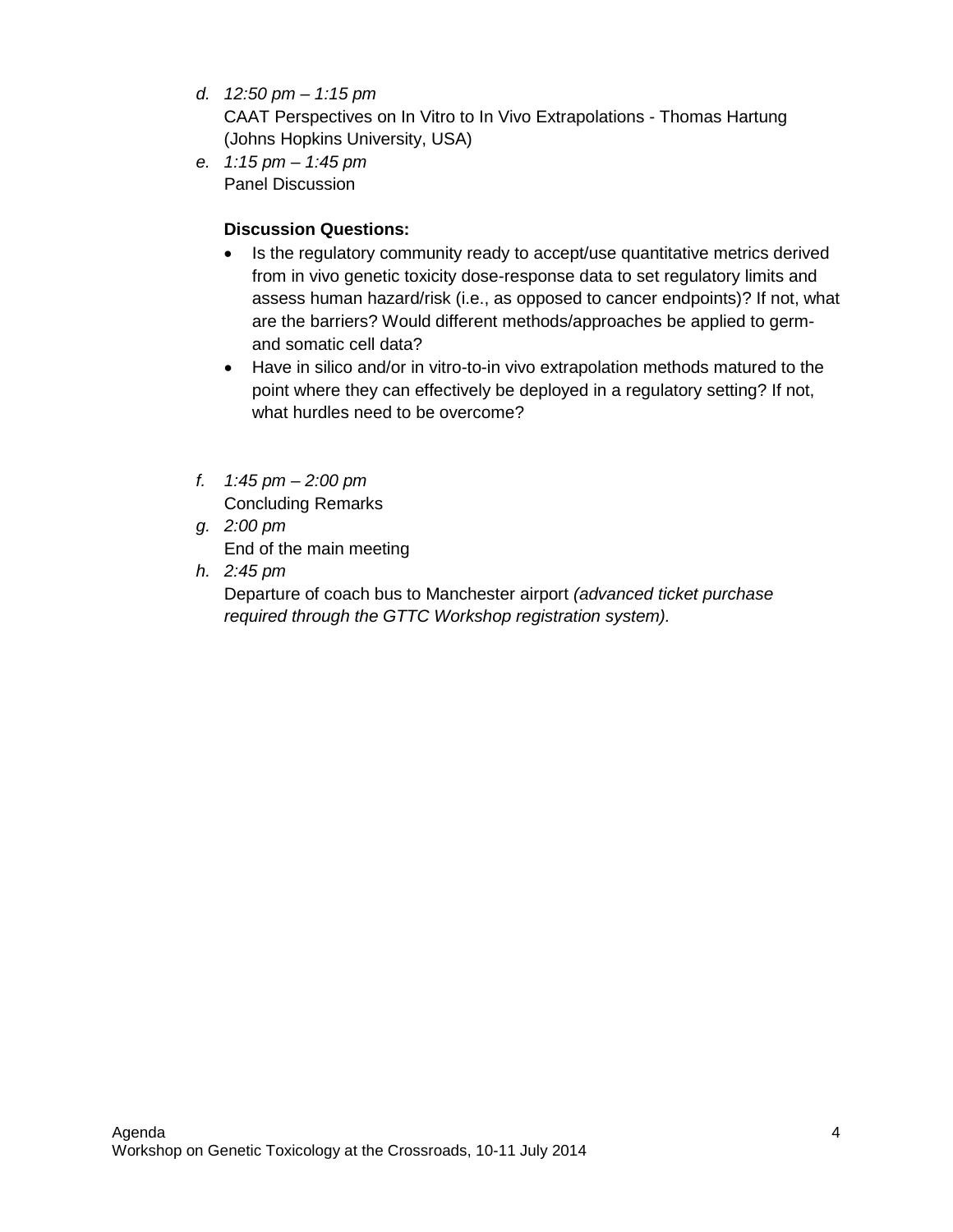**GENETIC TOXICOLOGY AT THE CROSSROADS: From Qualitative Hazard Evaluation** to Quantitative Risk Assessment

# 10-11 July 2014

**Lancaster, United Kingdom** A satellite workshop of the EEMS 2014 annual meeting hosted by UKEMS

Organized by the HESI Genetic Toxicology Technical Committee (GTTC)

# **SPEAKER ABSTRACTS**

# **THURSDAY, 10 JULY 2014**

# **Plenary Lecture I: PK and PD Tools for DNA-Damage Pathways: Modeling Dose Metrics and DNA-Repair Processes**

*Mel Andersen, The Hamner Institutes, USA*

Advances in analytical chemistry and in cellular imaging provide enhanced tools to evaluate dose response of DNA adduction and of DNA-repair processes following treatment with DNAdamaging compounds. The combination of these approaches has accelerated efforts to understand the dose response of damage-repair and provided better mechanistic underpinning for threshold behaviors with mutation and DNA-damage – endpoints for which linear low-dose risk assessment models have prevailed since the 1970's. This presentation first focuses on lessons learned from Hamner staff efforts to develop cellular PK models for formaldehyde – a DNA-damaging compound that is a byproduct of several metabolic pathways in every cell - and to use these PK models to assist in interpreting formaldehyde-DNA reaction products from endogenous and exogenous formaldehyde in rats (e.g., Swenberg et al., Tox.Sci., 120, S130- S145, 2011). Enhanced LC-MS analytical tools have allowed determination of levels of DNAreaction products in nasal epithelium. Increased cancer in rat nose occurs where exogenous DNA-formaldehyde reaction products are still lower than are those formed by endogenous metabolism. By what mechanisms do cells deal with a significant background of DNA-reaction products without adverse consequences? The presentation then examines this question by looking at data sets and computational models developed at The Hamner on the manner in which cells respond efficiently to low levels of damage and insure that small increases in damage do not increase the risk of heritable changes during replication. We have examined diverse responses to prototypical DNA-damaging compounds , including etoposide (ETP) and neocarzinostatin (NCS), in HT1080 cells examining whole genome gene expression, high content imaging of DNA-damage markers (γH2AX and p53), semi-quantitative measures of key phosphoproteins (ATM, ATR, p38, Chk2, and p53), micronuclei (MN) and formation of DNArepair foci. Transcriptional upregulation of repair, cell cycle and apoptosis genes only occurred at doses causing with clear increases in MN formation. On the other hand, repair foci formation, occurring at lower concentrations than MN formation, appears to be responsible for modulating responses to low levels of DNA-damage for chemicals such as NCS that show threshold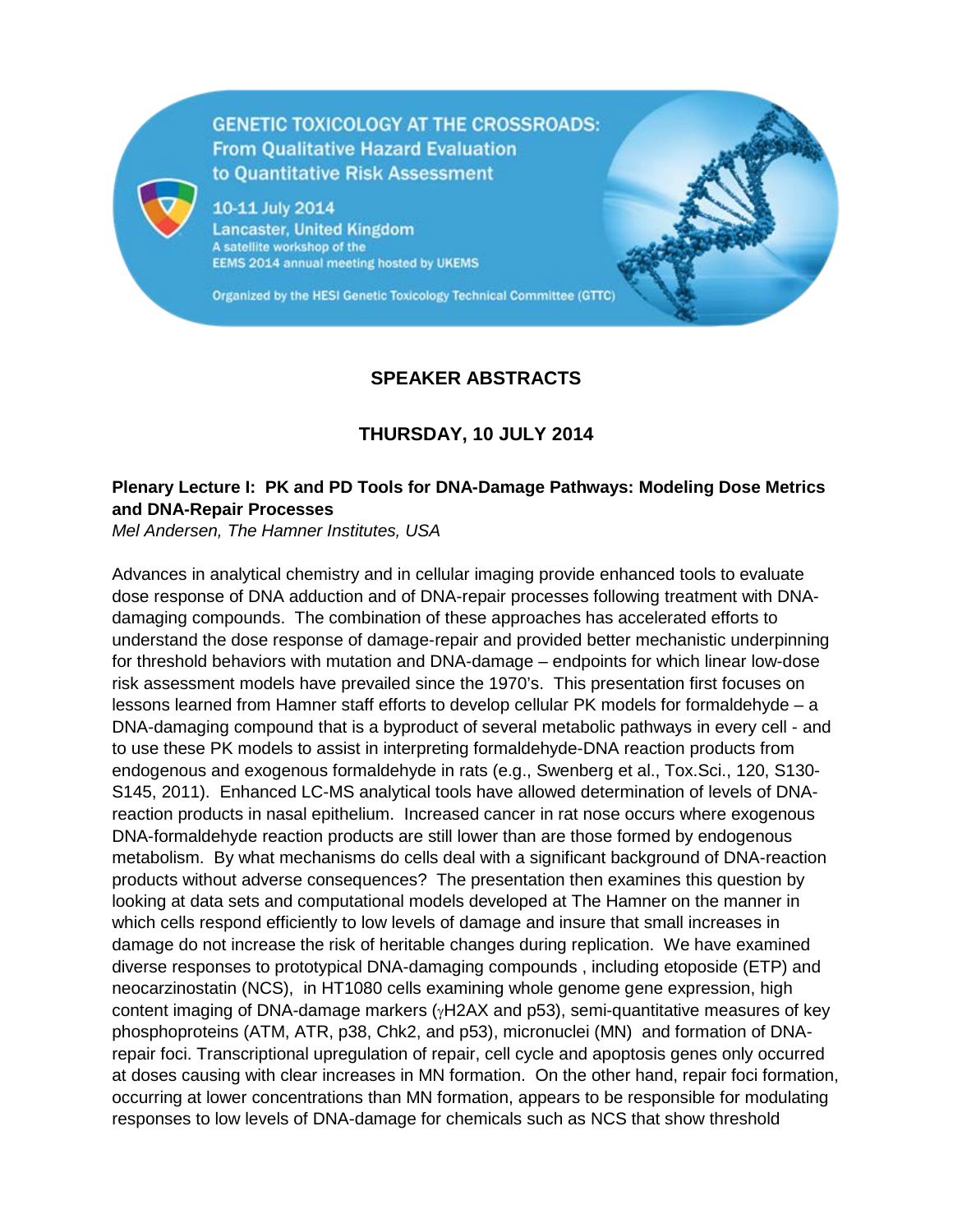responses for DNA-damage, in this case MN formation. The talk ends with a discussion of cell signaling modules that can produce threshold behaviors and outlines studies needed to determine the repair modules at work with various forms of DNA-damage.

#### **IWGT Workgroup Recommendations for Quantitative Assessment of Dose-Response in Genetic Toxicology**

*George Johnson, Institute of Life Science, College of Medicine, Swansea University, Swansea, UK*

The presentation summarizes the discussion and conclusions of the IWGT Working Group on Quantitative Approaches to Genetic Toxicology Risk Assessment (IWGT QWG) that met in Foz do Iguaçu, Brazil October 31-November 2, 2013. Topics addressed included 1) the need for quantitative dose-response analysis, 2) methods to analyze exposure-response relationships & derive point of departure (PoD) metrics, 3) PoDs and mechanistic threshold considerations, 4) approaches to define exposure-related risks, 5) empirical relationships between genetic damage (mutation) and cancer, and 6) extrapolations across test systems and species. The working group critically examined PoD metrics that could be used to define low-dose risk of genetic damage and from which extrapolation to acceptable exposure levels could be made using appropriate mode of action information and uncertainty factors. These included benchmark doses (BMDs) derived from fitting families of exponential models, the no genotoxic effect level (NOGEL), and "threshold" or breakpoint dose levels derived from bilinear models (Td or BPD; dose below which there is no statistically significant increase) when mechanistic data supported this approach.

The WG concluded that, since neither experimentation nor mathematical analysis can definitively exclude small genotoxic effects within the normal background range, it is not productive to argue about the existence of thresholds for mutagenic and clastogenic agents. Rather, emphasis should be placed on determination of PoD values from which acceptable exposure levels can be determined by extrapolation using available mechanistic information and appropriate uncertainty factors. This approach places the focus on minimization of genotoxic risk, which necessarily protects against the risk of the development of diseases that would result from the genetic damage.

The WG concluded that the order of preference of PoD metrics is the statistical lower bound on the BMD>the NOGEL>a statistical lower bound on the BPD. Scaling and uncertainty factors that require consideration for extrapolation below the PoD and/or across test systems and/or to humans include species differences in absorption, distribution, metabolism, excretion, and pharmacokinetics, severity of effect, differences in repair capacity, inter-individual differences, and study factors such as duration of exposure. Analysis of the correlation between selected genetic damage endpoints (i.e., mutation and chromosomal aberrations) and cancer, suggests that quantitative analysis has the potential to improve cancer risk assessment and to protect against key genetic events that may lead to cancer. Although the genotoxic potency of selected carcinogens is empirically related to carcinogenic potency, very few genotoxicity data sets are matched with respect to species, strain, and tissue in which cancer has been experimentally observed. More tissue-matched data is needed to support increased reliance on quantitative correlations between genetic toxicity and carcinogenicity.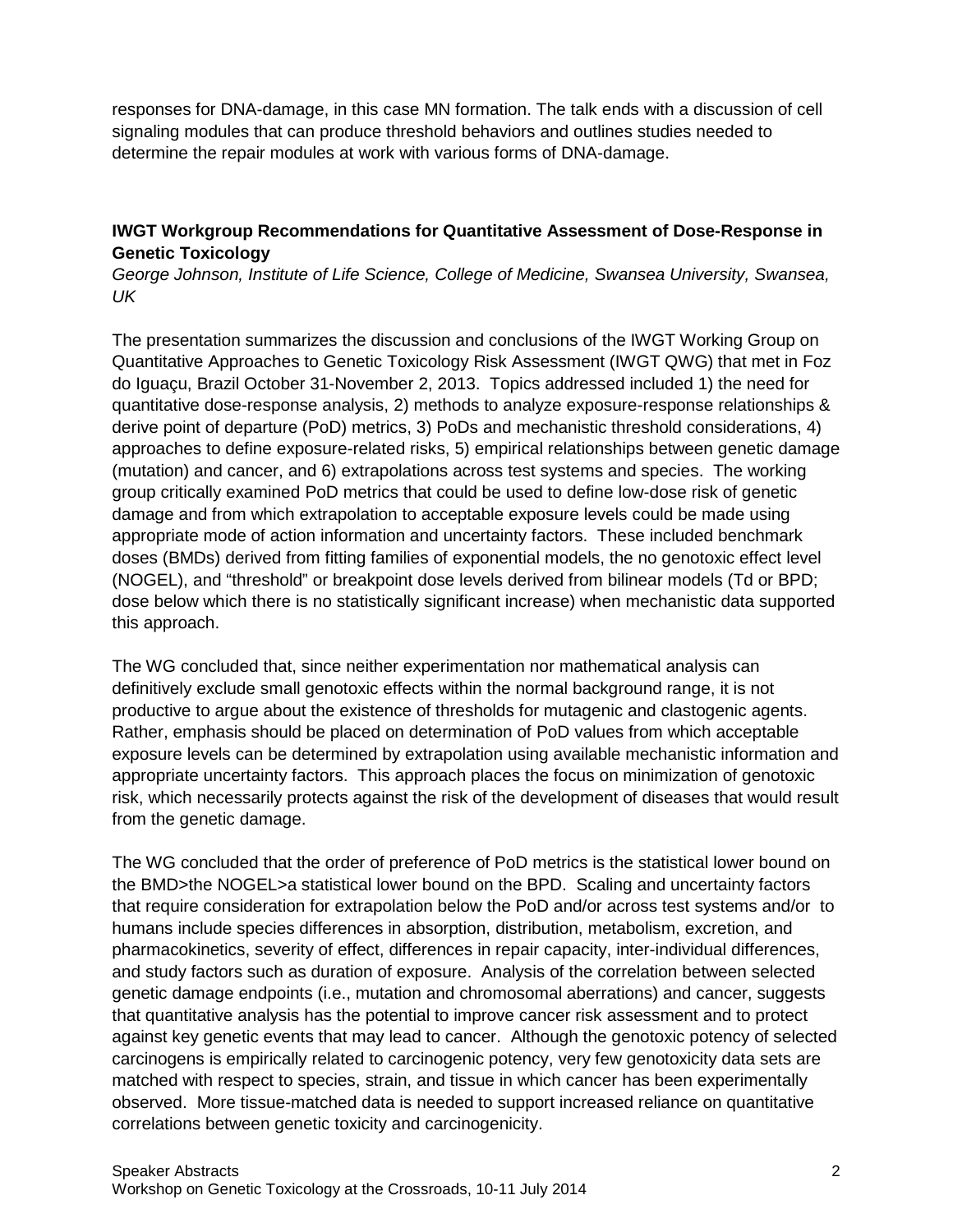#### **A Toolbox to Estimate Point-of-Departure Metrics in Genetic Toxicology**

*Paul White, Environmental Health Science and Research Bureau, Health Canada, Ottawa, Canada*

Interpretations of genetic toxicity test results have traditionally involved dichotomous hazard identification (i.e., positive versus negative) rather than quantitative dose-response analyses and point-of-departure (PoD) determination. Recent work conducted under the auspices of the ILSI/HESI Genetic Toxicology Technical Committee (GTTC) has established a foundation for routine dose-response analyses and PoD determination. GTTC members collected and analyzed dose-response data for four potent alkylating agents across a wide range of in vitro and in vivo endpoints and evaluated various techniques for PoD determination. Routine PoD determination necessitated the development of a standardized analytical methodology. The initial work (Gollapudi et al., 2013), which examined dose-response data for MMS (methyl methane sulfonate) and EMS (ethyl methanesulfonate), employed published methods to determine PoDs such as the no-observed-genotoxic-effect-level (NOGEL), the breakpoint-dose (BPD; previously Td), and the benchmark dose (BMD). Subsequent analyses of data for ENU (1-ethyl-1-nitrosourea) and MNU (1-methyl-1-nitrosourea) (i.e., Johnson et al., 2014) expanded the range of analytical tools via inclusion of two R-based procedures for bilinear analysis (i.e., segmented) and non-linear smoothing (i.e., mgcv). An R-based tool called drsmooth, which is now available through CRAN (Comprehensive R Archive Network), and a companion guidance document, were created to facilitate routine analyses of dose-response data and derivation of numerous PoDs. The Guidance Document contains complete instructions regarding initial data screening and processing (e.g., requirements for transformations), installation of required Rbased tools, and determination of PoDs via drsmooth (i.e., NOGEL, BPD, BMD and STD). The drsmooth package includes analytical tools to examine variable distributions and variance homogeneity, statistical tools for NOGEL determination, and analytical tools for dose-response "shape testing" and subsequent modelling to determine BPD, STD and BMD. BPD determinations employ two modelling techniques, the Lutz and Lutz "hockey-stick" approach and the R-based segmented procedure. Similarly, BMD determinations employ two non-linear modelling tools, BMDS (USEPA) and PROAST (RIVM).

#### **Biological Processes Driving the Response to Low Doses**

*George Johnson, Institute of Life Science, College of Medicine, Swansea University, Swansea, UK*

In early 2000, a paradigm shift was initiated, where certain classes of genotoxic substance were accepted by regulatory bodies as having sub-linear dose responses. This new approach, which deviated from the default linear method, was based on mode of action (MOA). Substances known to cause genetic damage through a non-DNA reactive mechanism were shown to have points of departure (PoD), where low levels of the substance were tolerated through biological processes. Since that time, there has been an increasing body of evidence to show that certain DNA reactive substances also produce sub-linear dose responses with clear PoD metrics. It has long been known that DNA repair has a major effect on genetic toxicity dose responses, however to clearly link this MOA to the PoD, the assay, study design and statistical approach must all be suitable for PoD analysis. We have addressed this by assessing the effects of specific DNA repair enzymes on dose responses of model alkylating agents e.g. EMS and MNU, using standard mammalian cell based genotoxicity tests. These enzymes have been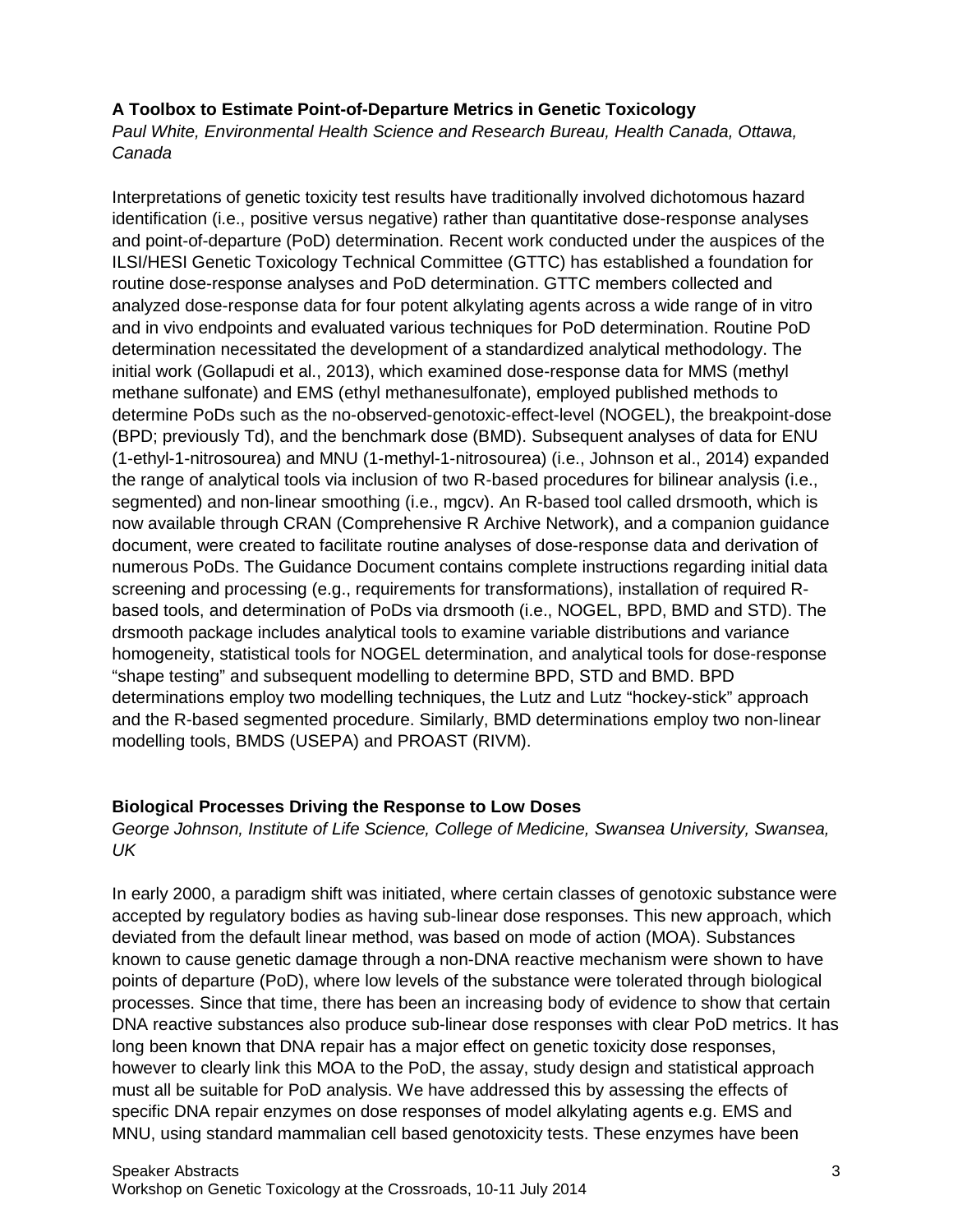shown to be up-regulated by low doses of alkylating agents, and furthermore by knocking down specific DNA repair enzymes, the PoD metrics are reduced considerably. In conclusion, DNA repair has been shown to be a MOA for the PoD exhibited by mono-functional alkylating agents, and further work is required to define similar mechanisms that influence the PoD for other classes of DNA reactive substance.

# **Application of the TT21C Strategy to Safety Assessment for DNA Damaging Compounds Using Quercetin as a Case Study**

*Rebecca Clewell, The Hamner Institutes, USA*

The National Academies of Sciences 2007 report, "Toxicity Testing in the 21st Century (TT21C): A Vision and A Strategy" called for a change in toxicity testing, focusing on evaluating changes in normal cellular signaling pathways using human-relevant cells rather than relying on high dose animal studies. To support this transition, our laboratory is working to provide practical examples of how the TT21C vision can be implemented to facilitate chemical safety assessments for several toxicity pathways, including the DNA damage response pathway. The project studies p53-mediated DNA damage stress response in human cells to determine the underlying response circuitry and the dose-response behavior for pathway activation, and adverse outcomes, after chemical induced DNA damage. This research effort has three overarching goals: (1) map the key determinants of cellular fate following DNA damage by chemicals with different mechanisms of action, (2) identify dose-dependent thresholds associated with adaptation and toxicity (mutation) and (3) perform a risk assessment for prototype chemicals based on predicted regions of safety. Initial work involved validation of the in vitro model and collection of dose-response data at the gene (transcriptomics), protein (p53, p-p53, p-H2AX, MDM2, etc.), and cellular (cell cycle arrest, apoptosis, micronucleus) level using prototype chemicals for DNA damage: etoposide, methylmethane sulfonate and quercetin. In concert with data acquisition and pathway inference, a computational systems biology pathway (CSBP) model is being developed to quantitatively describe the p53 network in order to calculate dose-response behaviors and predict regions of safety (no net increase in adverse cellular outcome). Biokinetic models will then be used to facilitate in vitro-in vivo extrapolation (IVIVE) and the determination of safe levels of human exposure from in vitro and CSBP results. This presentation describes the current progress in an ongoing research effort aimed at providing a proof-of-concept, pathway based, in vitro-only safety assessment for the prototype chemical quercetin.

**Qualitative and Quantitative Approaches on the Threshold of Genotoxic Carcinogens**  *Shoji Fukushima<sup>1</sup> , Min Gi2 , Anna Kakehashi2 and Hideki Wanibuchi2 1 Japan Bioassay Research Center, Japan Industrial Safety & Health Association, Hadano,*  Japan; <sup>2</sup> Department of Molecular Pathology, Osaka City University Graduate School of *Medicine, Osaka, Japan* 

Chemical carcinogenesis is composed of multistep process (initiation-promotion-progression). Genotoxic carcinogens which are DNA-reactive, induce DNA adduct formations and genetic alterations in target cells, resulting in generation of mutated cells (initiation). Preneoplastic lesions appear through clonal proliferation of the mutated cells and transform into tumor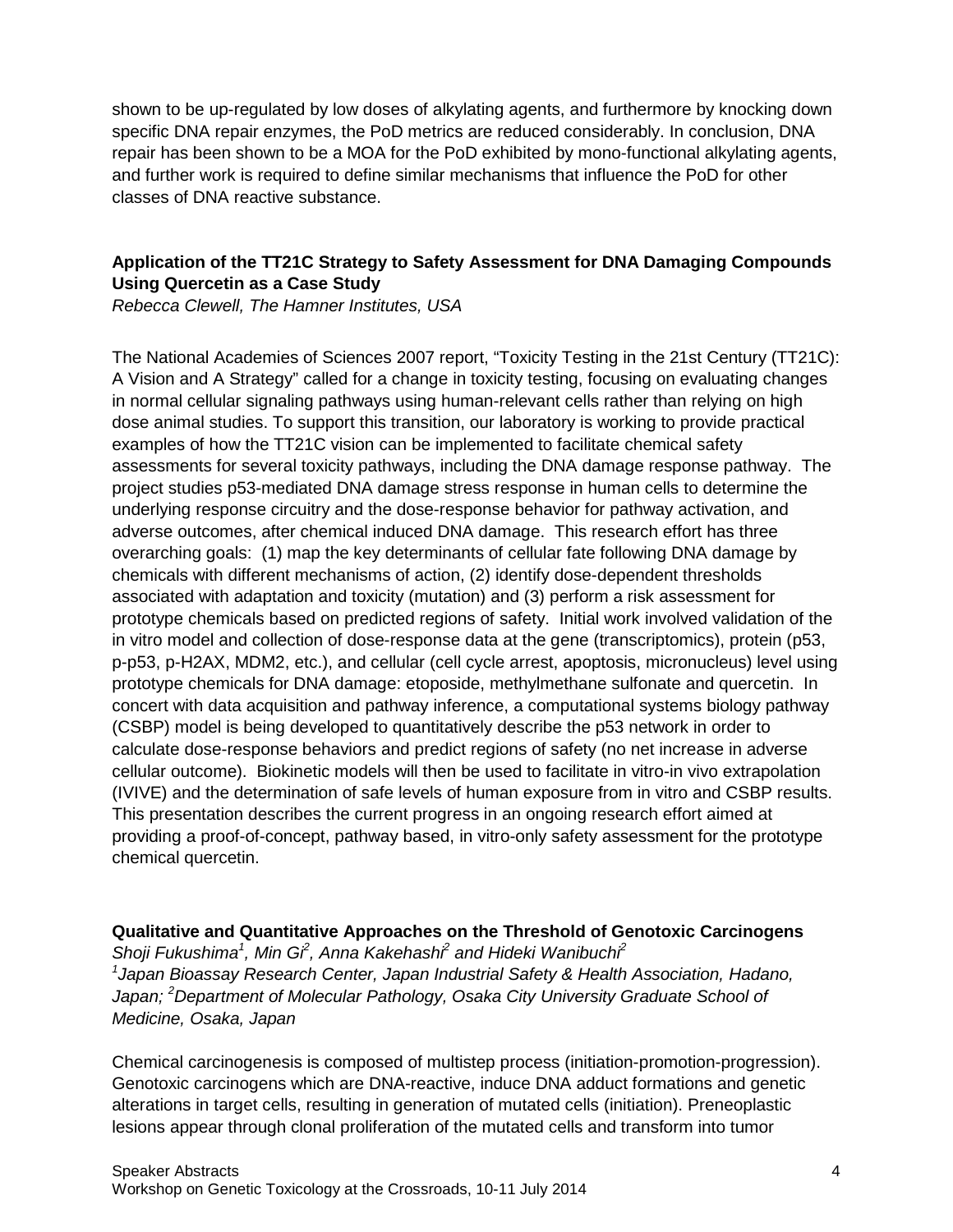developments (promotion). Many factors may influence these processes in a dose-response manner. Therefore, qualitative and quantitative low dose-response analysis is an important theme in research of carcinogenic threshold of the genotoxic carcinogens. Herein, we present results of low-dose carcinogenicity studies of the genotoxic carcinogens based on medium-term carcinogenicity bioassay for carcinogens, and relationship between carcinogenesis-related key events and their deriving point of departure (PoD). Their PoDs also were compared to those of carcinogenic induction. In a case with a hepatocarcinogen, 2-amino-3,8-dimethylimidazo(4,5 f)quinoxaline (MeIQx), a rat liver exposed to the carcinogen was examined to determine the formation of MeIQx-DNA adducts, formation of mutations at LacI transgene, initiation activity and inductions of preneoplastic glutathione S-transferase placental form (GST-P)-positive foci. Their BMDs obtained from above key events were increased along advance of the carcinogenesis step and were lower than that of cancer induction. The order of significant induction of the key events was: formation of DNA adducts  $\rightarrow$  Mutations, initiation activity  $\rightarrow$ GST-positive foci →Similar data on genotoxic and carcinogenic PoDs were obtained for hepatocarcinogens such as 2-amino-3, 8-dimethylimidazo(4,5-f)quinoline and Ndiethylnitrosamine, and colon carcinogen, 2-amino-1-methyl-6-phenylimidazo(4,5-b)pyridine. These results contribute to an answer of issue on existence of the genotoxic carcinogenic threshold, although the data might be still limited.

#### **Benchmark Dose for Genetox and Cancer Endpoints and Correlating between Systems** *Wout Slob, Center for Nutrition, Prevention and Health Services, National Institute for Public Health and the Environment (RIVM), Bilthoven, The Netherlands*

Qualitative hazard evaluation (identification) assumes that effects are either present or absent. The latter assumption may be regarded as a reduction of an underlying quantitative phenomenon, where effects vary in magnitude. The implication is that a quantitative approach of hazard identification is more adequate, even for situations where yes/no answers are needed (e.g. for regulatory purposes). This transition to a quantitative approach demands a change in thinking regarding a number of fundamental principles, such as: measuring zero effects in experimental science, using a threshold defined as a dose without any effect, or, drawing conclusions based on the question "do we see an effect or not?". The way of estimating (e.g. genotoxic or carcinogenic) potencies of chemicals is by estimating BMDs (Benchmark doses). The BMD approach allows for quantifying the precision in the BMD estimate by a confidence interval, which is essential information. For datasets that are relatively poor the confidence interval may be quite wide, in some cases unbounded. Using the recent finding that the shape of dose-responses among chemicals (for a given endpoint) tend to be homogenous, the precision of BMD estimates derived from individual datasets can be substantially improved by a sort of read-across approach. By applying the BMD approach to the dose-response data of two different systems (e.g. carcinogenicity vs. genotoxicity) for many chemicals, the potency estimates for both systems can be correlated to each other. When a positive correlation is found the potency of one system can be used to predict that of the other for a chemical lacking data on the latter.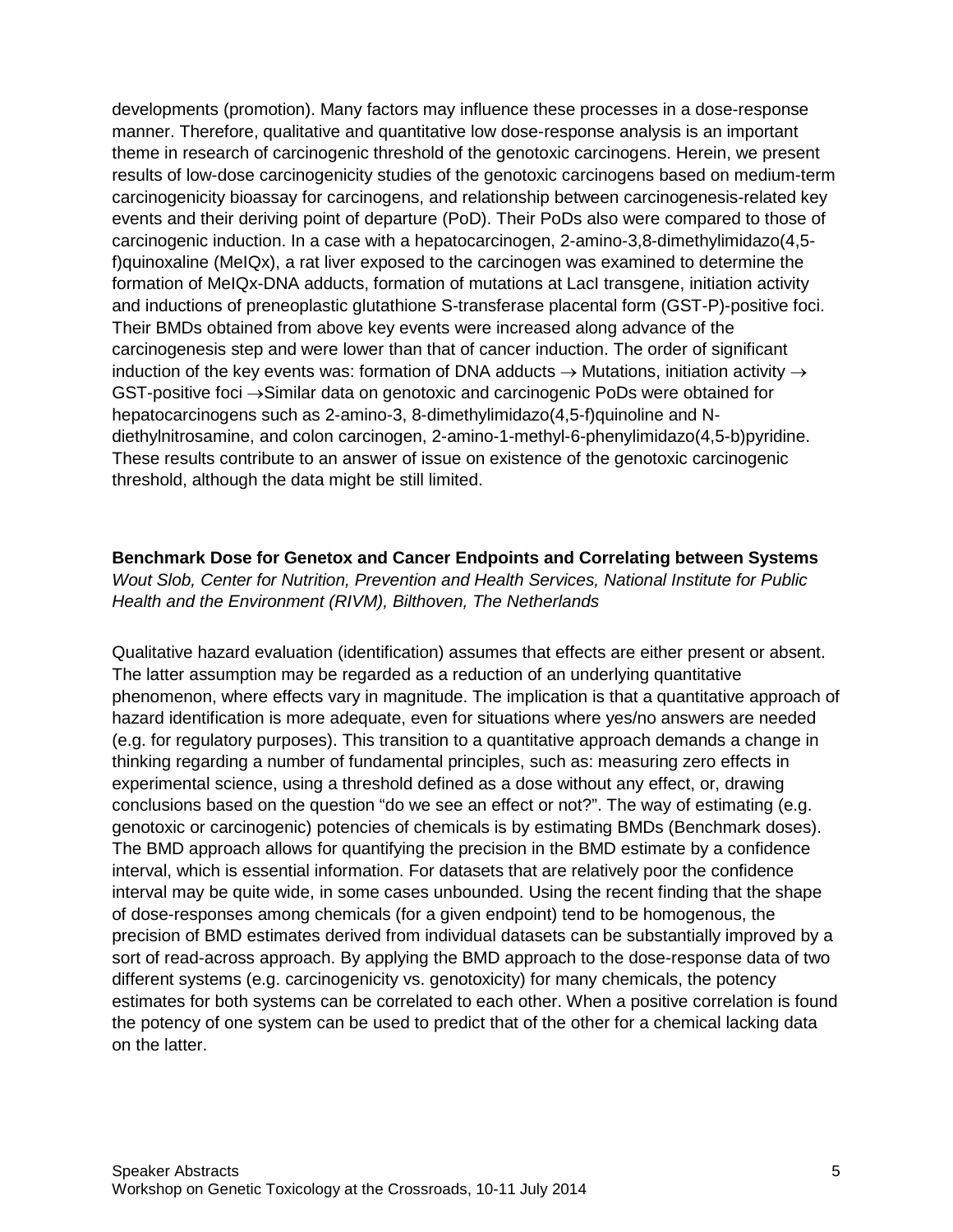# **An update from the UK Industrial Genotoxicity Group (IGG) on Work of In Vitro Risk Assessment**

*Ann Doherty, AstraZeneca, UK*

In recent years the IGG meetings have showcased a number of examples of in vitro risk assessment in both its annual meeting and in its data workshops. In this session we provide in vitro data from the pharmaceutical industry and bench mark dosing that we conducted alongside the in vivo testing. For a compound series with anuegenic activity in the in vitro micronucleus assay we have experienced some cases where we could fit the model to bench mark dose using PROAST and other compounds where we could not. We can also compare these data and BMD10 to the in vivo micronucleus data ultimately seen.

Other industry groups are also using quantitative genotoxicity data to add weight of evidence to risk assessments. The cosmetics and personal care industries have presented data at IGG meetings using POD/BMD10 to explore the concept of exposure based risk assessment for Quercetin as a biologically relevant anchor for mechanistic toxicity pathway data (unilever data [www.TT21C.org\)](http://www.tt21c.org/).

# **FRIDAY, 11 JULY 2014**

#### **Plenary Lecture II: Level of concern for genotoxic carcinogens at human relevant exposure**

Alan Boobis, Peter Craig, Villi Flari, Andy Hart, Lesley Rushton, Ehi Idahosa-Taylor and HESI RISK 21 Committee

Department of Medicine, Imperial College London, London, UK

A number of authorities, including the WHO, have recommended use of the Margin of Exposure (MOE) for ranking and prioritising risks from genotoxic carcinogens. The MOE is the ratio of a point of departure for tumour induction to an estimate of human exposure. There is currently no consensus on the scientific basis for interpreting the level of concern associated with a given MOE. This has now been explored using a number of complementary lines of evidence, including expert elicitation, analysis of published "mega" studies, comparison of animal and human data for known human carcinogens and comparison of upper bound risk in humans for animal carcinogens not known to be carcinogenic in humans. This analysis revealed considerable uncertainty and that it was not possible to explore empirically the dose-response at the risk level of concern. In an effort to produce a novel means of communicating and evaluating the MOE, the HESI RISK21 project has developed a tiered approach to both exposure and hazard assessment, the outputs of which are plotted as either ranges or distributions, on a risk matrix (RISK21 matrix). Comparison of the relative MOEs of different compounds or exposure scenarios is readily achieved, as is identification of the best strategy for risk reduction. Interpretation of relative risk can take into account modifying factors such as mode of action and toxicokinetics. The RISK21 matrix is available as a free-to-use online web tool.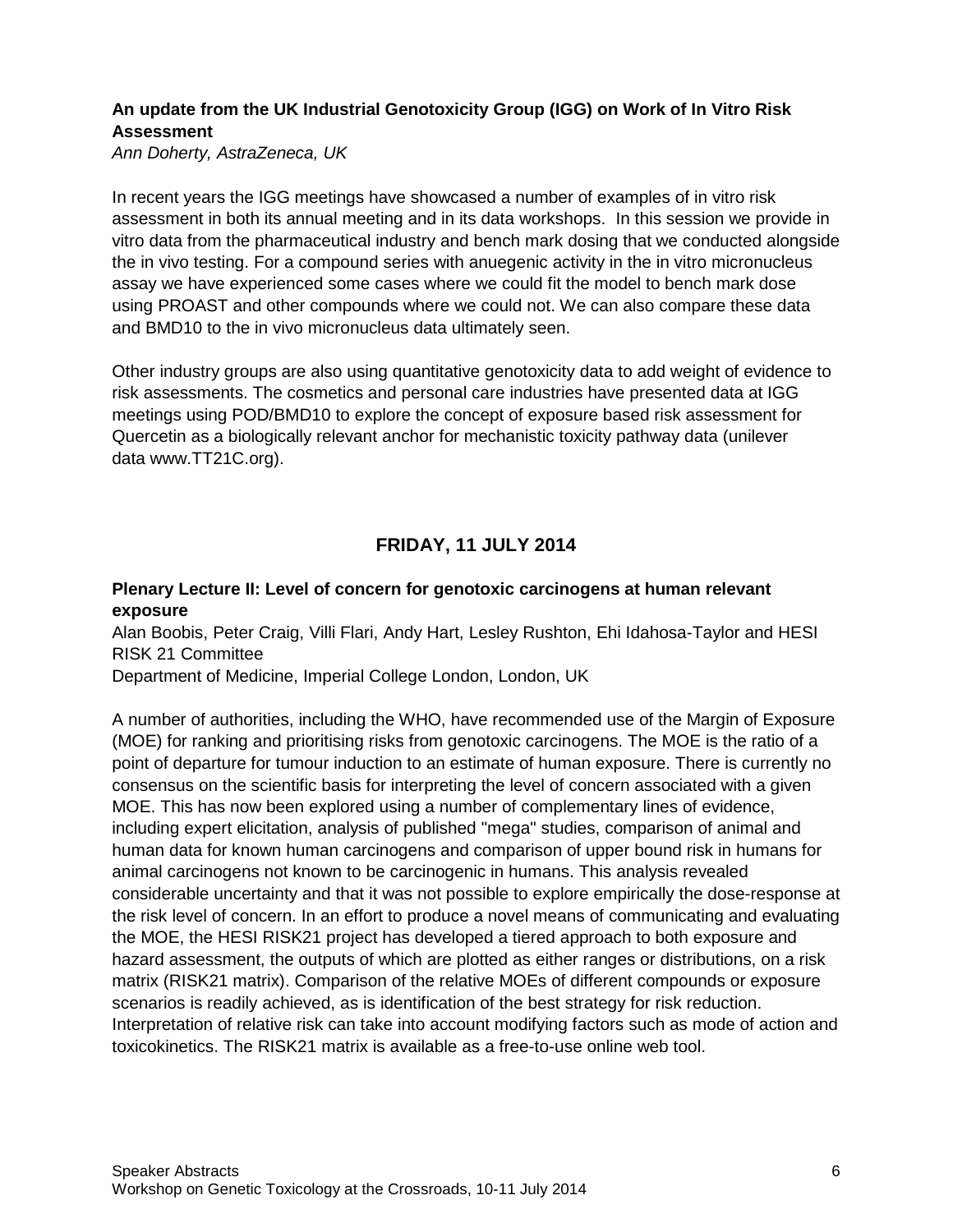#### **Integration of Dosimetry and Exposure into In Vitro High-Throughput Screening**

*Amin Rostami-Hodjegan, Professor of Systems Pharmacology, Faculty of Medical and Human Sciences, University of Manchester & Vice President of R&D at Simcyp (a Certara Company), UK*

The ability to accurately predict the in vivo clearance of a compound is of key importance in determining the internal exposure (based on the 'Area Under the Curve' [AUC] of the concentration of the chemical circulating in the blood stream) following external exposure [Dose]. Additional elements defining the AUC following a certain 'dose' are the route of entry to the system (dermal, inhalation, oral ingestion) and the bioavailability associated with each of route.

Knowledge of the extent of metabolism of a drug and its inter-individual variability are essential for estimation of population variability in AUC and hence potential toxicity. There are now battery of in vitro assays (e.g. cell cultures, recombinantly expressed cell lines or human tissue sub-fractions) which enable some initial assessment of a concentration-(toxicity)-response between a given xenobiotic and the host systems. However, a realistic incorporation of interindividual variability into extrapolating practice requires the knowledge of the correlations between abundance (/activity) of various enzymes.

Although creating virtual populations for the toxicological assessment of chemicals has become popular using the framework of Monte-Carlo simulations, currently these simulations do not consider correlations between abundance of enzymes. We have recently established correlations between various enzyme abundances in 24 individual liver samples using a multiplexed QconCAT LOCMS method (Achour et al, 2014, Drug Metab Dispos, 42, 500-510). This has produced a correlation matrix for the first time which can be used to generate more realistic virtual populations with respect to abundance of various enzymes and hence a better simulation of population variability when linking dose to AUC.

# **Computational Tools and Models to Facilitate In Vitro to In Vivo Exposure Extrapolation – Lessons from the Drug Development World**

*Oscar Della Pasqua, University College London, UK*

Failure to predict side effects at early stages of drug development has led to the withdrawal of several drugs from the market over the last decades. Such safety findings raise questions about the predictive value of the data generated to support the approval process and most importantly whether knowledge is being integrated in an effective manner. In this presentation pharmacokinetic-pharmacodynamic (PKPD) modelling is introduced as a pharmacological, mathematical and statistical tool for risk assessment. Based on real-life examples, we show how a mechanism-based approach can be developed to establish the predictive value of data correlations. Its use in pharmaceutical R&D has evolved together with the availability of applications of information and communications technology (ICT), which has become imperative in different stages of the drug discovery and development pipeline (see Figure 1).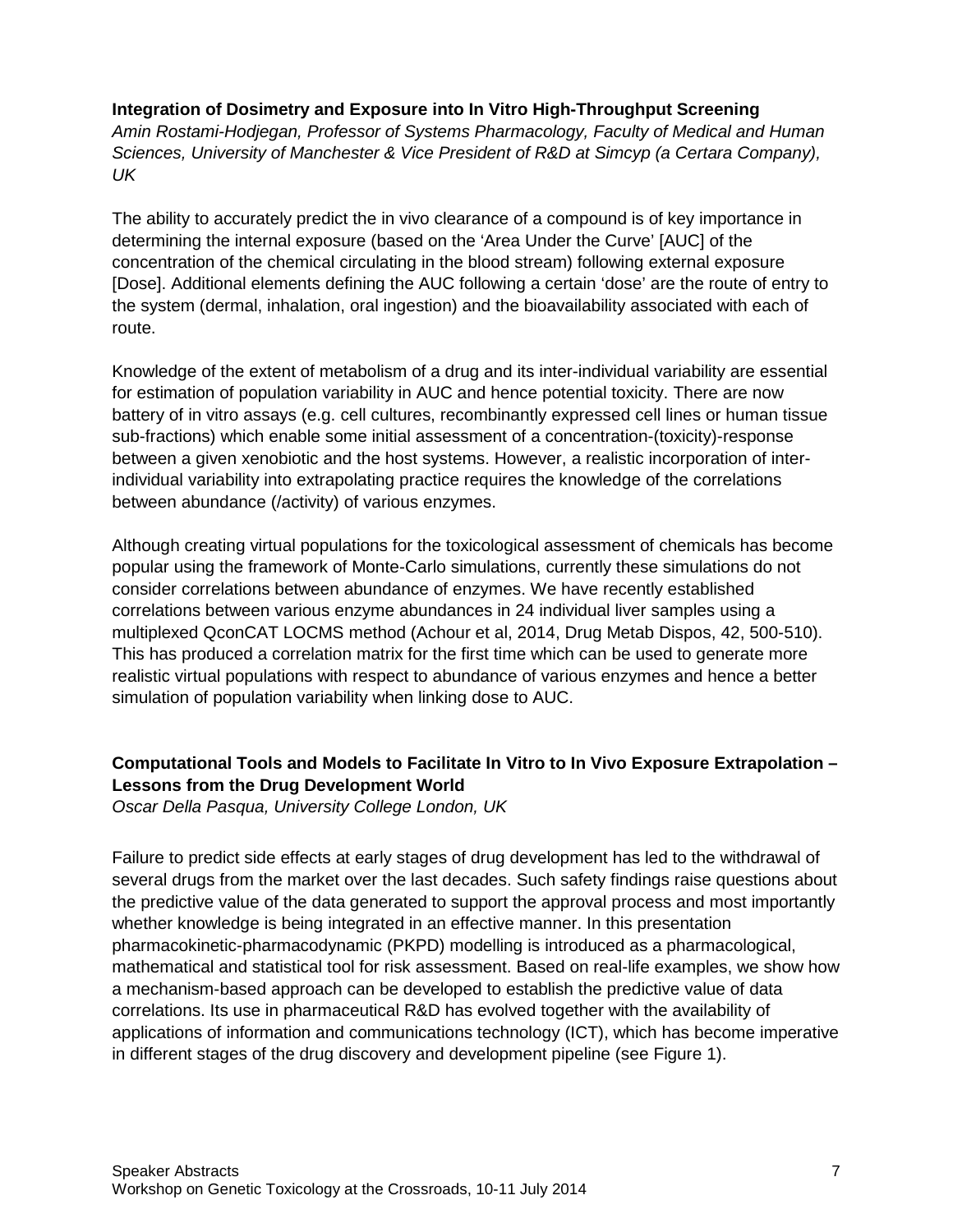

*Figure 1. Examples of computational tools and knowledge management principles supported by information technology across the pharmaceutical R&D pipeline.*

Our analysis reveals that despite the developments in quantitative pharmacology current approaches in non-clinical, clinical and surveillance research are limited to descriptive methods, which disregard underlying pharmacokinetic-pharmacodynamic relationships. Irrespective of the availability and uptake of novel methodologies for early detection of risk, there is lack of a quantitative framework that allows for interspecies scaling as well as translation of findings across different dimensionalities, i.e., from in vitro to in vivo, from animal to human, from health to disease, from short to long term. A shift is required in the way translational research is performed to ensure that data generated in the different pharmaceutical R&D phases take into account the need to characterize exposure-response relationships.

#### **Reverse PB/PK Dosimetry for Extrapolation of Biomonitoring**

*George Loizou, Health and Safety Laboratory, UK*

Exposure reconstruction from biomonitoring (BM) data using reverse dosimetry and physiologically based toxicokinetic (PBTK) models should in theory reduce uncertainty and variability by constraining variability to within physiologically feasible ranges. However, the utility of the PBTK approach depends on the accuracy of the model used to describe the biological system it represents. In this presentation the results from a study will be presented where a range of PBTK models, with increasing levels of biological detail, were used to simulate data generated from laboratory based human volunteer studies where both the BM outputs and the exposure are known. Comparisons were made between predicted and actual data to assess the ability of the models to reconstruct exposure. A workflow will be described where global sensitivity analysis (SA) of the models was used to identify; 1) the most important parameters that determine uncertainty and variability in BM data, 2) how the information was used to reduce the number of model parameters with minimal loss of precision in the estimation of exposure, 3) how this significantly reduces the computational cost of these simulations and, 4) how this type of analysis has the potential to inform the prioritization of resources in BM field studies.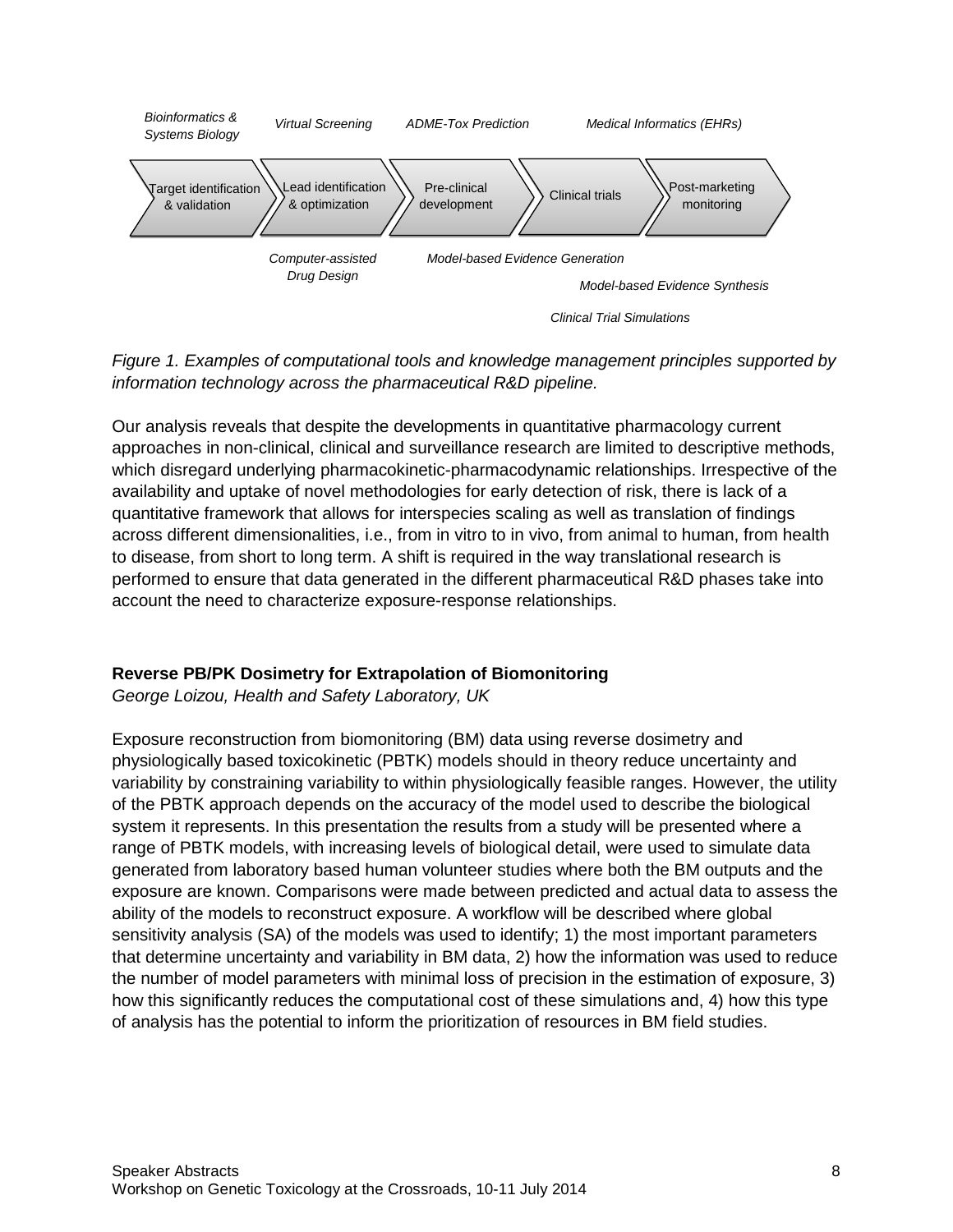### **Can In Vivo PoD Estimates for Genotoxicity Inform Carcinogenic Potency?**

Lya G. Soeteman-Hernández<sup>1</sup>, Jan van Benthem<sup>1</sup>, Dan Levy<sup>2</sup>, Kristine L.Witt<sup>3</sup>, Wout Slob<sup>4</sup>

<sup>1</sup> Center for Health Protection, National Institute for Public Health and the Environment (RIVM), Bilthoven, The Netherlands; <sup>2</sup>U.S. Food and Drug Administration, Maryland, USA; <sup>3</sup>National *Institute of Environmental Health Sciences, Division of the National Toxicology Program, Research Triangle Park, North Carolina, USA; 4 Center for Nutrition, Prevention and Health Services, National Institute for Public Health and the Environment (RIVM), Bilthoven, The Netherlands*

We investigated the applicability of using *in vivo* mouse micronucleus (MN) data to derive cancer potency information. The dose-response modeling program PROAST was used to calculate benchmark doses (BMDs) for estimating the genotoxic and carcinogenic potency for 51 compounds: 41 were studied by the National Toxicology Program (NTP) for induction of MN and carcinogenicity, and 10 were analyzed from published studies.  $BMD_{0.5}$  (for a 5% increase in MN counts) were derived from MN data, and  $BMD_{10}$ s (for 10% extra risk) were derived for carcinogenicity data in mice, along with their respective upper (BMDU) and lower (BMDL) confidence intervals. For each compound, the lowest BMD from all the available studies was selected for further analysis. Both genotoxicity and carcinogenicity data showed high variability in estimated BMDs for the same compounds when datasets derived under different study conditions were compared. Our data showed a clear correlation between the lowest tumor BMDL<sub>10</sub> and the lowest *in vivo* MN BMDL<sub>05</sub>. Previously, MN data were thought to provide only a qualitative indication of carcinogenicity. Results suggest that measurement of genetic damage in erythrocytes may be used to estimate carcinogenic potency as well. Overall, these results suggest that the MN BMDL $_{05}$  would provide a conservative estimate of the tumor BMDL $_{10}$ . Given that most of the NTP studies used a13-week exposure duration, further research is needed to determine whether shorter term studies can also be used to predict cancer potency, and whether refining lesion categories leads to improved potency correlations.

### **The Use of Dose Response Data for Risk Assessment**

*Diane Benford, Food Standards Agency, UK*

Genotoxic substances are generally not permitted for deliberate use in food production. However an appreciable number of known or suspected genotoxic substances occur unavoidably in food, e.g. from natural occurrence, environmental contamination, generation during cooking and processing. Acrylamide, aflatoxins, arsenic, chloropropanols, ethylcarbamate, formaldehyde, heterocyclic amines, nitroso compounds and polycyclic aromatic hydrocarbons are just a few examples of carcinogenic contaminants that are present in some foods.

Over the past decade a margin of exposure (MOE) approach has increasingly been used in assessing the exposure to substances in food that are genotoxic and carcinogenic. The margin of exposure is defined as a reference point on the dose-response curve (e.g. a benchmark dose lower confidences limit derived from a rodent carcinogenicity study) divided by the estimated human intake. A small margin of exposure indicates a higher concern than a very large margin of exposure. Whilst the margin of exposure cannot be directly equated to risk, it supports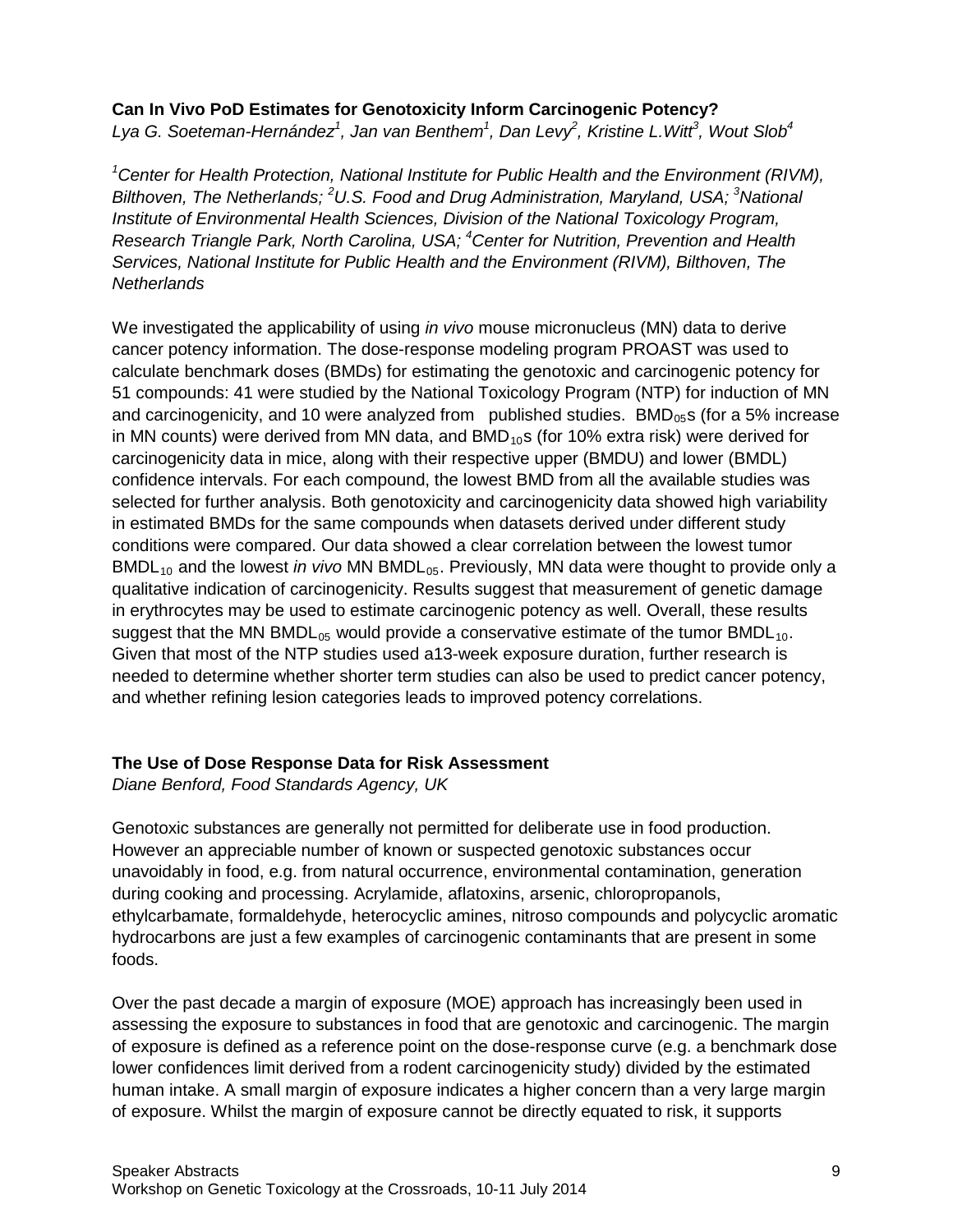prioritisation of substances for further research or for possible regulatory action, and provides a basis for communicating to the public.

So far, the MOE approach has been confined to substances for which carcinogenicity data are available. In the absence of carcinogenicity data, evidence of genotoxicity is used only in hazard identification. The challenge to the genetic toxicology community is to develop approaches for characterising risk to human health based on data from genotoxicity studies.

### **The COSMOS Project: Developing in Silico Models to Support in Vitro Approaches to Ultimately Predict in Vivo Toxicity**

*Mark Cronin, School of Pharmacy and Chemistry, Liverpool John Moores University, Byrom Street, Liverpool, England*

The COSMOS Project (www.cosmostox.eu) is a major European Initiative and part of the SEURAT-1 Cluster (www.seurat-1.eu). The COSMOS Project aims to develop computational approaches to assist in the prediction on in vivo repeated dose toxicity. The major efforts have resulted in the creation of the COSMOS database of more than 12,000 toxicity studies across 27 endpoints for more than 1,600 compounds; an update of the Threshold of Toxicological Concern (TTC) focussing on cosmetics ingredients; development of in silico (QSAR, category formation and read-across) models; and to support quantitative in vitro – in vivo extrapolation. A number of open sources software tools have been developed to simulate long-term exposure to chemicals and assess human bioconcentration factor. Physiologically-Based ToxicoKinetic (PBTK) models have been calibrated and refined to account for uptake in different tissues (GI tract, skin, lungs). This methodology was supplemented with QSAR models to predict hepatic clearance. Adverse Outcome Pathways (AOPs) are seen as one method, in terms of a framework to organise information, to support the use of in vitro toxicity to predict in vivo effects. The research leading to these results has received funding from the European Community's 7th Framework Program (FP7/2007-2013) under grant agreement n° 266835 and from Cosmetics Europe.

### **CAAT Perspectives on In Vitro to In Vivo Extrapolations**

*Thomas Hartung, Johns Hopkins University, USA*

Quantitative In Vitro to In Vivo Extrapolations (QIVIVE) is broadly considered a prerequisite to bridge from in vitro findings to a dose paradigm. CAAT has steered a roadmap exercise for animal-free systemic toxicity testing (Basketter et al., 2012, ALTEX 29:3-89), where the needs and opportunities for toxicokinetics were elaborated in the context of the different systemic toxicities. The report was discussed in two stakeholder fora in Brussels 2012 and Washington 2013; the key recommendations will be summarized.

However, contrary to common believe and the Paracelsus paradigm, the majority of industrial chemicals is not showing a given health effect. Thus, strengthening the credibility of negative results of alternative approaches for hazard identification avoids the need for QIVIVE. Here, especially the combination of methods in Integrated Testing Strategies is most promising.

Two further – very much opposite - approaches aim to overcome the problem of modeling in vivo complexity: The Human-on-chip movement initiated by NIH/FDA/DARPA and DTRA in the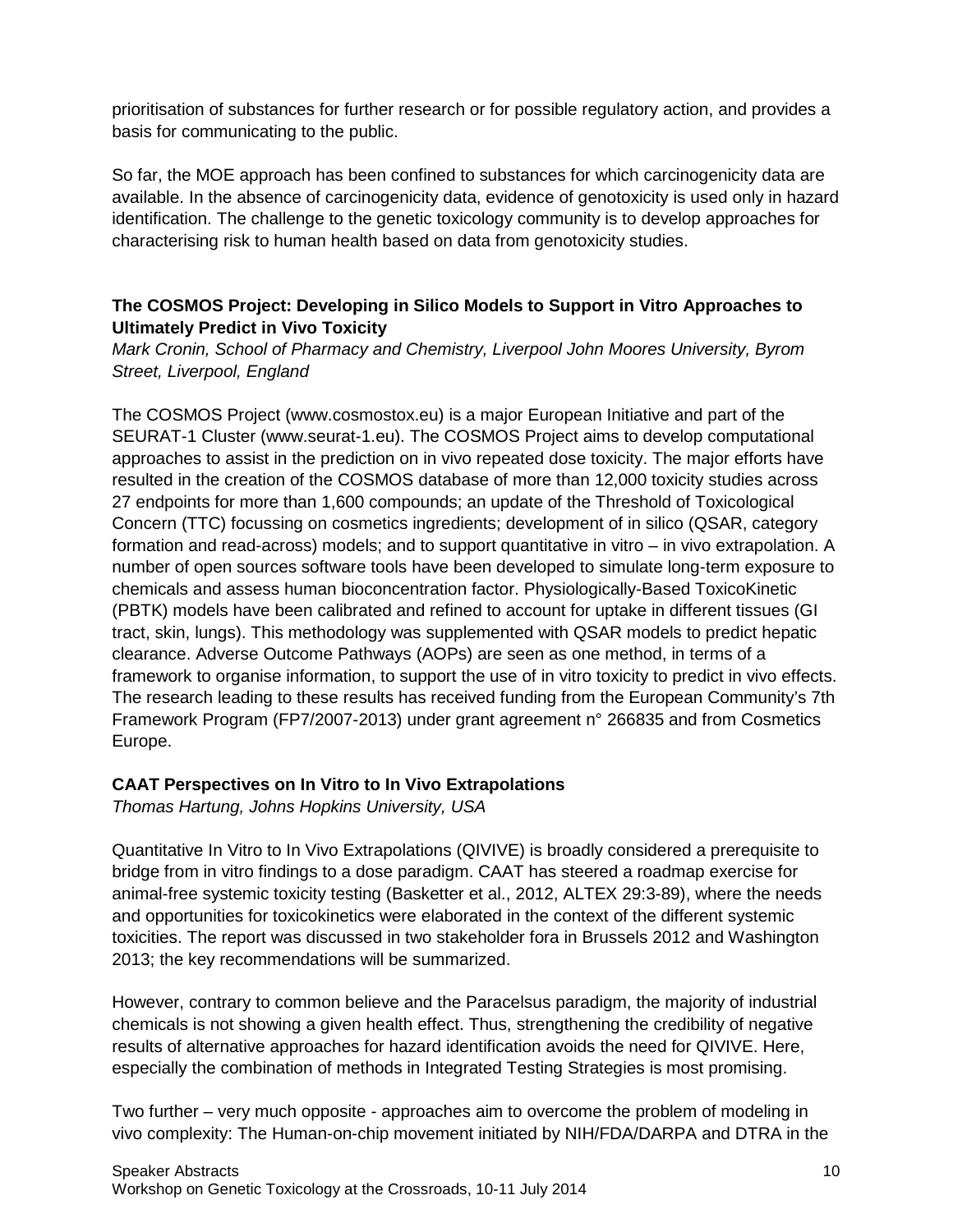US, aims to reproduce large parts of body complexity with microphysiological systems, i.e. organ equivalents combined by microfluidics. At the same time, the Toxicity Testing in the 21st Century (Tox-21c) movement aims for mechanistic approaches (Adverse Outcome Pathways as promoted by OECD or Pathways of Toxicity of the Human Toxome project) to be used for highthroughput screening, biological phenotyping and ultimately a Systems Toxicology approach by integration with computer modeling. Noteworthy, these 21st century approaches require also 21st century validation. A case is made that evidence-based toxicology, i.e. translating evidence-based medicine to toxicology, can help here.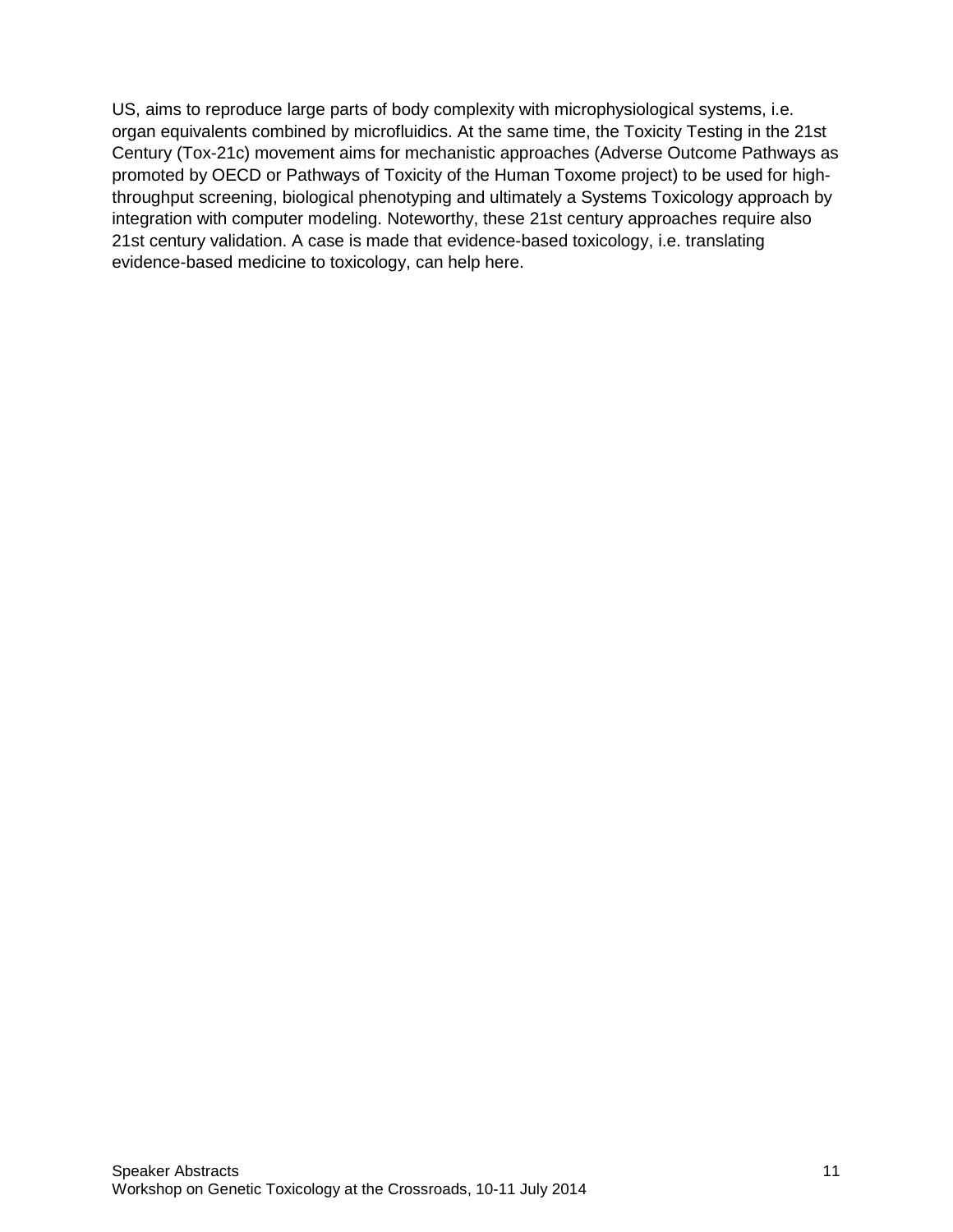# **GENETIC TOXICOLOGY AT THE CROSSROADS: From Qualitative Hazard Evaluation** to Quantitative Risk Assessment

#### 10-11 July 2014

Lancaster, United Kingdom A satellite workshop of the **EEMS 2014 annual meeting hosted by UKEMS** 

Organized by the HESI Genetic Toxicology Technical Committee (GTTC)

# **SPEAKER BIOGRAPHIES**

#### **Melvin (Mel) Andersen, PhD**

Dr. Melvin Andersen is the Chief Science Officer and Director of the Institute for Chemical Safety Sciences at The Hamner Institutes for Health Sciences, in Research Triangle Park, NC. His career-spanning research on the pharmacokinetics and pharmacodynamics of environmental chemicals and drugs has emphasized the importance of computational modeling approaches for improving dose response evaluations and safety assessments. He has published over 400 peer-reviewed papers and book chapters in areas of toxicology and risk assessment. Many of the current research programs at The Hamner focus on implementing toxicity testing approaches outlined in the 2007 NAS report, "Toxicity Testing in the 21st Century: A Vision and A Strategy" through the use of case studies with specific toxicity pathways (www.thehamner.org/tt21c). One of the Hamner case studies examines the mechanistic bases for thresholds in the p53-mdm2 DNA damage pathways with various compounds. With various collaborators, he has also developed PK models that relate levels of tissue formaldehyde with dose-dependent modes-of-action through analysis of altered gene expression in nasal epithelium. He did a PhD in biochemistry and molecular biology in 1971.

#### **Diane Benford, BSc, PhD**

Dr. Diane Benford is head of the Chemical Risk Assessment Unit at the UK Food Standards Agency. The Unit has overall responsibility for advice on possible adverse human health effects of all types of chemicals in food, but much of Diane's work focuses on contaminants, food additives and natural toxicants. The Unit's advice is based on scientific risk assessments and underpins the Agency's policy work and advice to consumers. Diane's role at the Food Standards Agency also includes acting as scientific secretary to the Committee on Toxicity of Chemicals in Food, Consumer Products and the Environment (COT) and part of the joint secretariat to its sister committee on Mutagenicity (COM) and Carcinogenicity (COC). In a personal capacity, Diane has been a member of the scientific panel on contaminants in the food chain [CONTAM] of the European Food Safety Authority (EFSA) since 2005, and is currently chair of the panel. Since 2001 she has participated in meetings of the Joint FAO/WHO Expert Committee on Food Additives (JECFA). She previously chaired an ILSI Europe expert group on the margin of exposure approach to substances in food that are genotoxic and carcinogenic.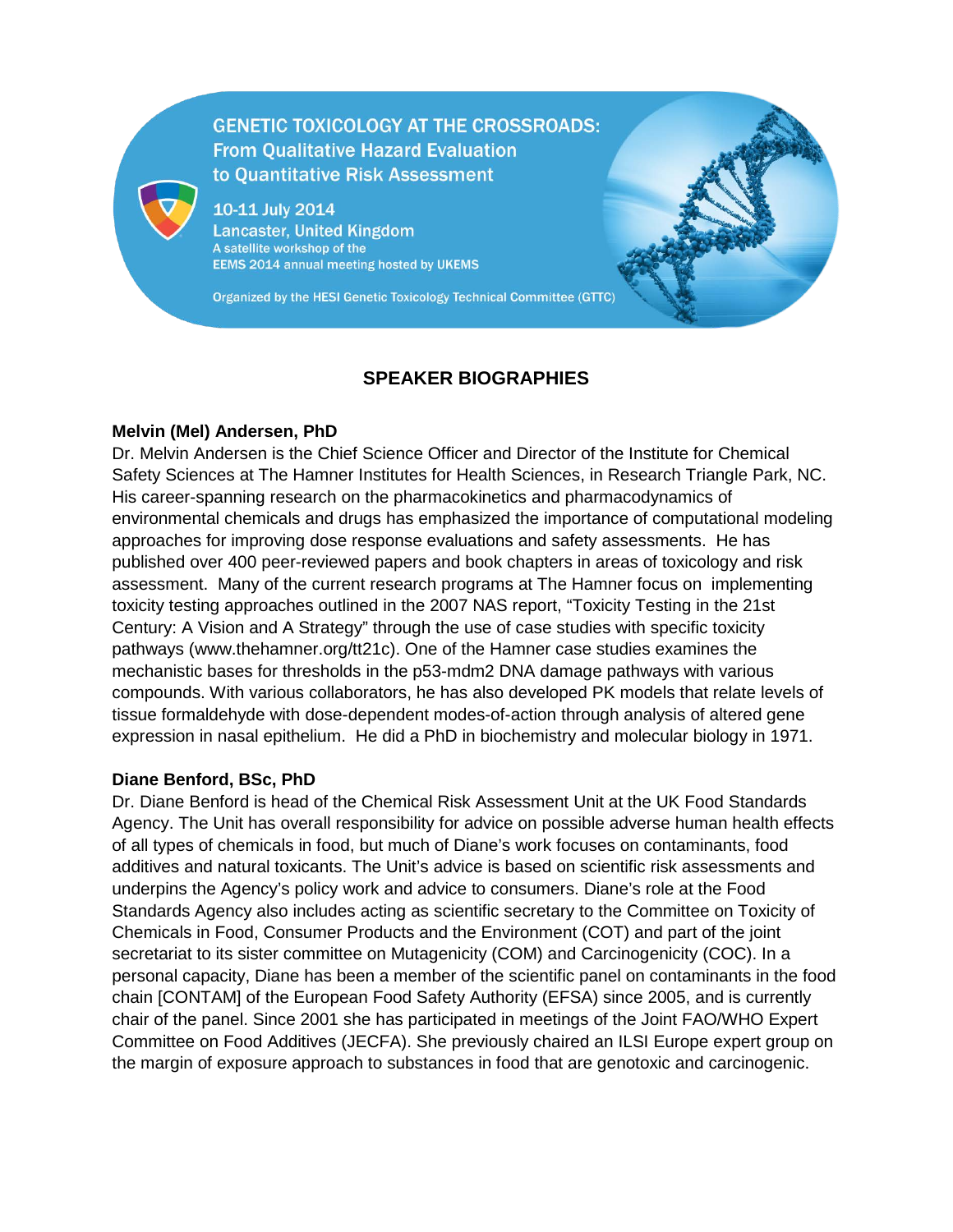#### **Prof. Alan R Boobis OBE, PhD, CBiol, FSB, FBTS**

Alan Boobis is professor of biochemical pharmacology in the Department of Medicine, Imperial College London and Director of the Public Health England Toxicology Unit. He has been a member of Imperial College London (initially at the Royal Postgraduate Medical School) for almost 40 years. His main research interests lie in mechanistic toxicology, drug metabolism, toxicity pathway analysis and increasingly over the last 20 years or so, in the application of knowledge in these areas to risk assessment. He has published around 230 original research papers and has served as an Editor-in-Chief of Food and Chemical Toxicology. He is or has been a member/chair of a number of national and international advisory committees involved in the risk assessment of chemicals, including human and veterinary drugs, pesticides, chemical contaminants and atmospheric pollutants. He is a fellow of the Society of Biology and of the British Toxicology Society. He has served as president of Eurotox and received the Merit Award in 2009. He is a past chair of the British Toxicology Society and received the John Barnes Prize Lectureship in 2013. He is a recipient of the Royal Society of Chemistry Toxicology Award. He was awarded an OBE in 2003.

#### **Rebecca Clewell, PhD**

Rebecca Clewell is a research investigator at The Hamner Institutes for Health Sciences in North Carolina, USA. Rebecca received her B.S. and M.S. in Chemistry from Wright State University in Ohio and her Ph.D. in Environmental Science and Engineering from the University of North Carolina at Chapel Hill. Rebecca's research focuses on developing in vitro and in silico tools that will aid in the interpretation and replacement of animal-based toxicity studies. By collecting and integrating data on chemical dose-response, pharmacokinetics, and mechanisms of action, she seeks to characterize both target chemical dose and biological effect across doses. She is currently leading The Hamner's Toxicity Testing in the 21<sup>st</sup> Century (TT21C) laboratory efforts, which are focused on the DNA damage, oxidative stress, estrogen receptor and peroxisome proliferator activated receptor toxicity pathways.

#### **Prof. Mark Cronin**

Mark Cronin is Professor of Predictive Toxicology at the School of Pharmacy and Chemistry, Liverpool John Moores University (LJMU), Liverpool, England. He has over 25 years expertise in the application of *in silico* approaches to predict the toxicity and fate of chemicals; in addition to development of strategies (such as integrated testing strategies) to develop alternatives to whole animal testing for toxicity. Research in recent years has centred on the application of these alternatives for regulatory use (e.g. classification and labelling; prioritisation; data gap filling) and for product development and regulatory risk assessment. Current research includes the application of chemical grouping and read-across to assess human health and environmental endpoints, particular the linking of the Adverse Outcome Pathways (AOPs) to category formation. This research effort has resulted in four books and over 200 publications in all areas of the use of (Q)SARs, expert systems and read-across to predict toxicity. He has worked in numerous projects in this area including more than ten EU Framework Projects as well as assisting in the uptake of *in silico* methods for regulatory purposes. He co-ordinates the EU COSMOS Project which is part of the SEURAT-1 Cluster.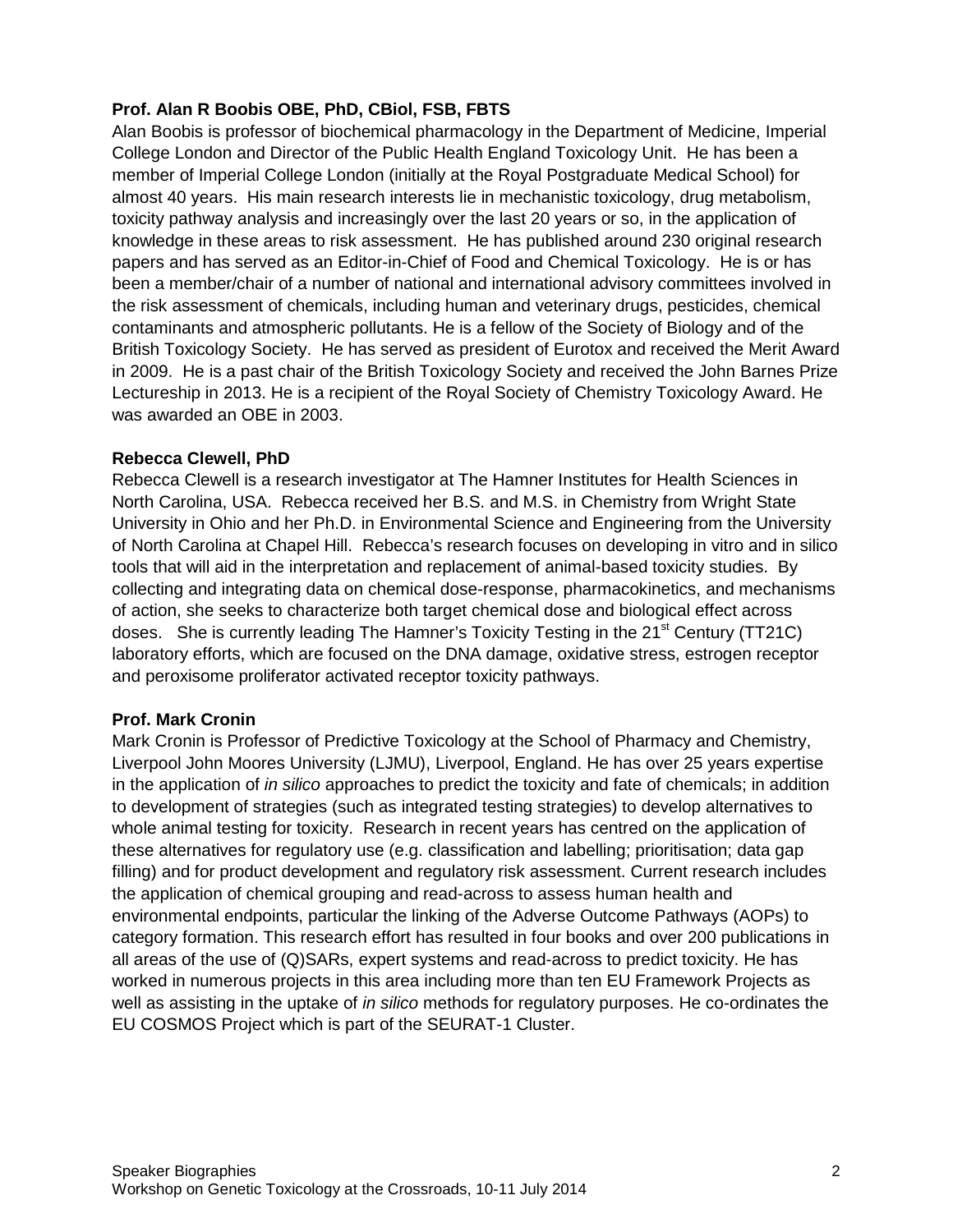#### **Oscar Della Pasqua, PhD**

Dr. Oscar Della Pasqua is the Senior Director Clinical Pharmacology Modelling & Simulation at GlaxoSmithKline, United Kingdom and Professor Chair Clinical Pharmacology & Therapeutics at the School of Life and Medical Sciences, University College London. In addition to his extensive experience in early and late clinical development, he leads a research group focused on biomarkers, disease modelling and clinical trial design methodology, which has resulted in more than 75 publications in clinical and scientific journals. Dr. Della Pasqua chairs the Medicines for Children Advisory Network (MCAN), an internal expert panel at GlaxoSmithKline and is also a member of the Global Research in Paediatrics (GRiP) Network of Excellence, where he coordinates the efforts on novel methodologies for the evaluation of paediatric efficacy and safety data. He represents GlaxoSmithKline in different IMI (Innovative Medicines Initiative) consortia aimed at the evaluation of efficacy and safety of novel medicines. Since 2008 he holds an affiliate lecturer position at the University of Cambridge where he contributes the Clinical Pharmacology module in Translational Medicine and Therapeutics (TMAT).

#### **Ann Doherty, PhD**

Ann Doherty is currently Director of Genetic Toxicology Group at AstraZeneca. Ann gained her PhD in Genetic Toxicology on the *in vitro* micronucleus test in 1995 from Swansea University supervised by Elisabeth Parry. Ann then completed post-doctoral projects at Swansea University (non-disjunction seen with the aneugen trichlorofon) and University of Leicester (antibody localisation in SLE) and a research fellowship at University of Bristol (Chromosomal translocations detected by FISH in patients with metal on metal hip replacements). In 2002 Ann joined Genetic Toxicology group at AstraZeneca in Alderley Park to lead the cytogenetics team and has developed within AZ to Director for Genetic Toxicology group in 2013. Ann is currently the chair of the UK Industrial Genotoxicity Group (IGG) and, former Secretary, she is also a UK Environmental Mutagen Society (UKEMS) committee member representing IGG, and represents AstraZeneca on EFPIA as Comet Group member. Ann Doherty has strong links with the Genetic Toxicology Group at Swansea co-supervising two BBSRC funded PhD students with AZ CASE awards. In January 2014 Ann was awarded an honorary Professorship at Swansea University.

#### **Shoji Fukushima, MD, PhD**

Dr. Shoji Fukushima is the Director of the Japan Bioassay Research Center, Japan Industrial Safety and Health Association. He started in 1968 as a lecturer in the Department of Pathology, Nagoya City University Medical School and became an Associate Professor in 1980. He was a Professor at the Department of Pathology from 1990-2006 at the Osaka City University Medical School, and served as the Dean in Osaka City University Medical School from 2002-2006. He then became the Director at Japan Bioassay Research Center in 2006. Dr. Fukushima's research interests include chemical carcinogenesis, cancer risk assessment, and pathology of the urinary bladder. He has served on the Editorial Board of Cancer Letters, Cancer Science, Pathology International, and the Japan Journal of Clinical Oncology in the past and present.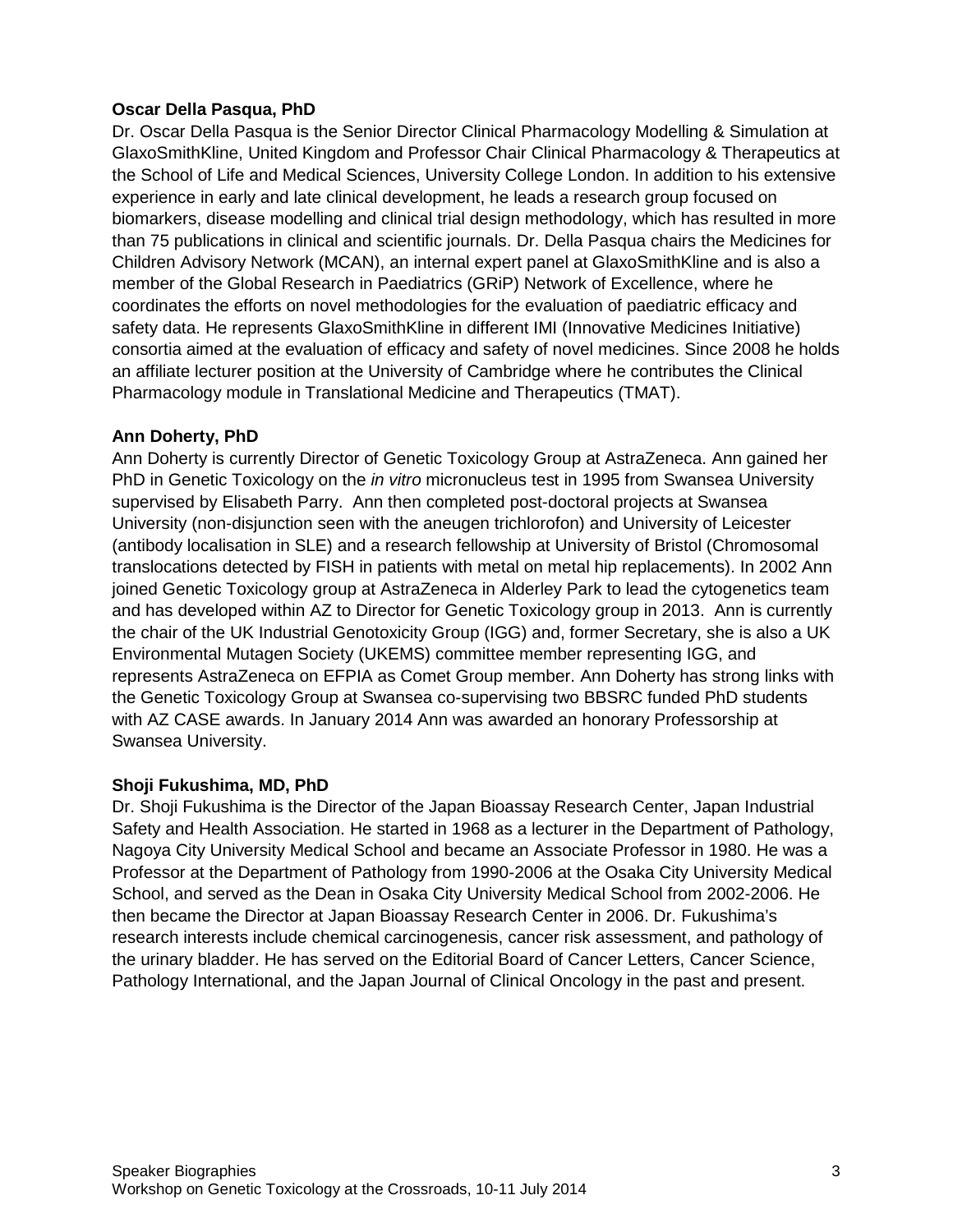#### **Thomas Hartung, MD, PhD**

Thomas Hartung, MD, PhD, is Professor of Toxicology (Chair for Evidence-based Toxicology), Pharmacology, Molecular Microbiology and Immunology at Johns Hopkins Bloomberg School of Public Health, Baltimore, and University of Konstanz, Germany; he also is Director of their Centers for Alternatives to Animal Testing (CAAT, http://caat.jhsph.edu) with the portal AltWeb (http://altweb.jhsph.edu). CAAT hosts the secretariat of the Evidence-based Toxicology Collaboration (http://www.ebtox.com) and the industry refinement working group. As PI, he heads the Human Toxome project (http://humantoxome.com) funded as an NIH Transformative Research Grant. He is the former Head of the European Commission's Center for the Validation of Alternative Methods (ECVAM), Ispra, Italy. He has authored more than 400 scientific publications.

#### **George Johnson, PhD**

Dr. George Johnson is an Associate Professor in the Institute of Life Science at Swansea University, UK. George obtained his PhD degree in Swansea 2006, under supervision of Professor Jim Parry, and since then has developed a great interest in the statistical approaches and underlying mechanisms that support points of departure (PoD) for genetic toxicity. This expertise has lead George to being a Steering Member of the International Life Science Institute – Health and Environmental Science Institute (ILSI-HESI) Genetic Toxicology Technical Committee (GTTC) http://www.hesiglobal.org/i4a/pages/index.cfm?pageid=3330 as well as being co-Chair of the GTTC 'Quantitative Workgroup'. His work includes improving the quantitative use of genetic toxicity data for human-health risk-assessment (Johnson et al., 2014, EMM), and he links this to his great interest in replacing, reducing and refining (3Rs) the use of animals in research. His current projects include a joint GTTC, RIVM, Swansea, Health Canada collaboration that is funded through Health Canada's chemical management programme (Prof. Paul White as PI) as well as collaborations on the effect of background mutation frequencies on PoDs with US-FDA-NCTR (Cao et al., 2014, EMM), assessing genetic toxicity profiles of drug candidates with the Drugs for Neglected Disease Initiative, in-vitro to in-vivo correlations with the National Institute for Public Health and the Environment (RIMV, Netherlands) and Astra Zeneca, the International Workshop on Genetic Toxicology Quantitative Workgroup 2013, developing and testing high-throughput high-content flow cytometry based genetic toxicology assays with GSK, Gentronix, Litron, and Hoffman-La-Roche, developing an in vitro cancer assay with the National Centre for 3Rs of animal testing (NC3R) and GE Healthcare, along with being involved in numerous projects with the DNA Damage group in Swansea University http://www.swansea.ac.uk/medicine/research/a-zofresearchgroups/invitrotoxicology/, and recently initiating his own group on Quantitative Genetic Toxicology. http://www.swansea.ac.uk/medicine/research/azofresearchgroups/genetictoxicologyquantitativer esearch/.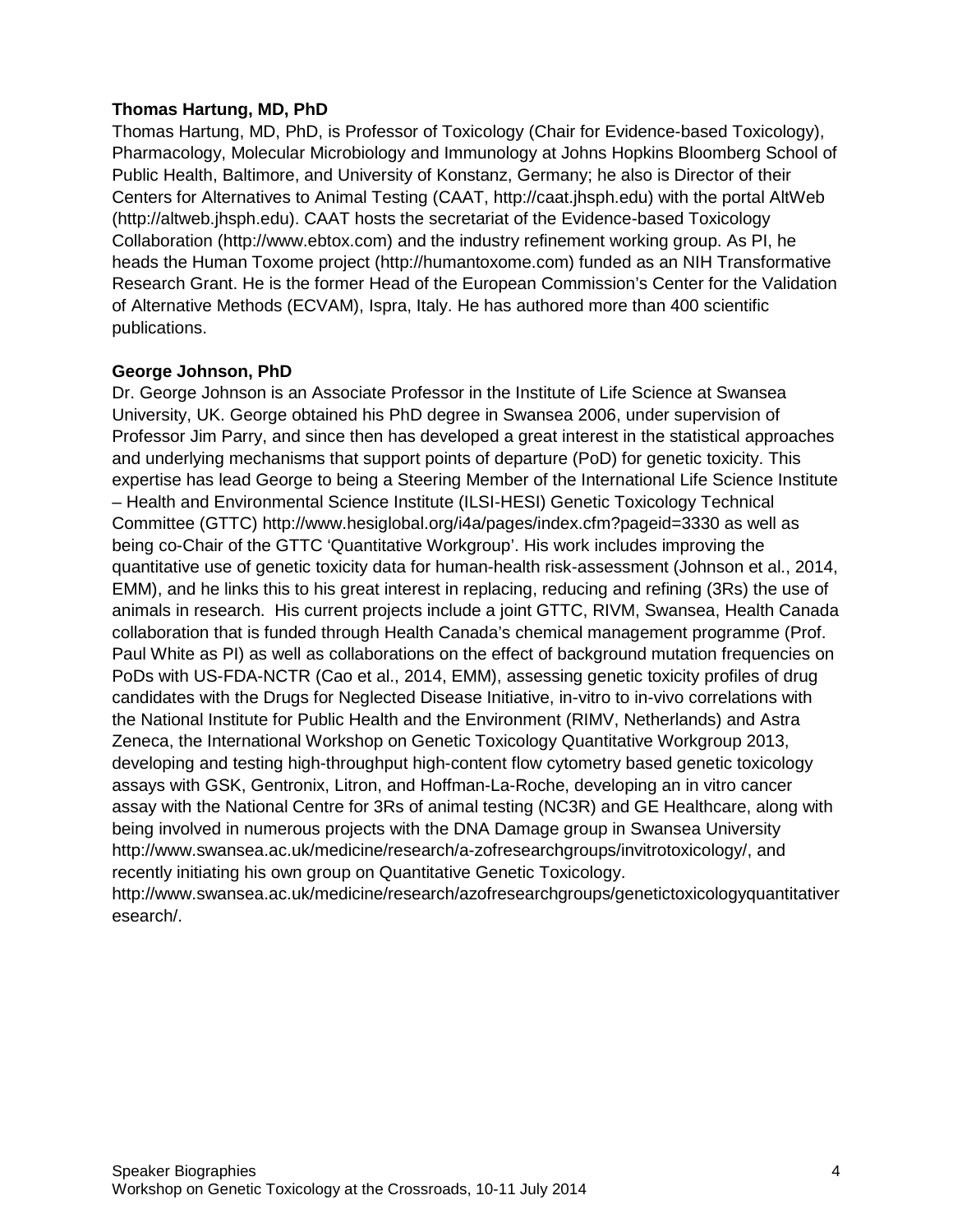#### **George Loizou, PhD**

George Loizou is head of the Computational Toxicology Team within the Mathematical Sciences Unit of the Health and Safety Laboratory. He is a biochemical toxicologist with over 25 years' experience in quantitative, mechanistic chemical toxicology. He has been applying physiologically based pharmacokinetic (PBPK) modelling to analyse and explain toxicological data. The general aim of this work is to provide a quantitative basis to chemical risk assessment in support of the UK Health and Safety Executive and external customers. His work involves the development of user-friendly tools for quantitative, data-informed chemical risk assessment e.g., the rapid generation of PBPK models, the incorporation of human inter-individual variability into chemical risk assessment, interpretation of biological monitoring and the use of in vitro techniques to study the metabolism and mode of action of chemicals.

#### **Prof. Amin Rostami-Hodjegan, PhD, FCP, FAAPS, FJSSX**

Amin is a Professor of Systems Pharmacology at the Centre for Applied Pharmacokinetic Research (CAPKR) in the Pharmacy School at the University of Manchester. He has an active program of training PhD students in CAPKR in Systems Pharmacology and Pharmacokinetics and numerous students have graduated under his supervision from the University of Sheffield, where he was a Professor of Systems Pharmacology before joining the University of Manchester in 2009. As the Vice President of Research & Development at Simcyp Limited (a Certara Company), Amin leads a team of over 30 scientists working on extrapolation of in vitro data on drug metabolism to predict in vivo pharmacokinetics and pharmacodynamics in virtual patient populations. Professor Rostami has authored/co-authored over 150 peer-reviewed full articles and serves on the Editorial Boards of several journals. He has been an invited speaker at over 140 national and international meetings and has led a number of hands on workshops in the area of in vitro-in vivo extrapolation as applied to ADME in Drug Development.

#### **Wout Slob, PhD**

Dr. Wout Slob has a master degree in biology, and a PhD in mathematical biology. He has been associated with RIVM, the National Institute of Public Health and Environment in the Netherlands, since 1986. During the first years he worked as a general statistical consultant, but soon he specialized in the field of risk assessment. Between 2000 and 2010 he was associated with IRAS (Institute of Risk Assessment Sciences, which is part of the University of Utrecht) as a part time professor in quantitative risk assessment. His main fields of interest are dietary exposure modeling, dose-response modeling, and probabilistic risk assessment. He was involved in expert groups of many international organizations, including ILSI, JECFA, EFSA, IPCS and OECD. He developed the PROAST software package, a comprehensive tool for analyzing dose-response data and BMD calculations.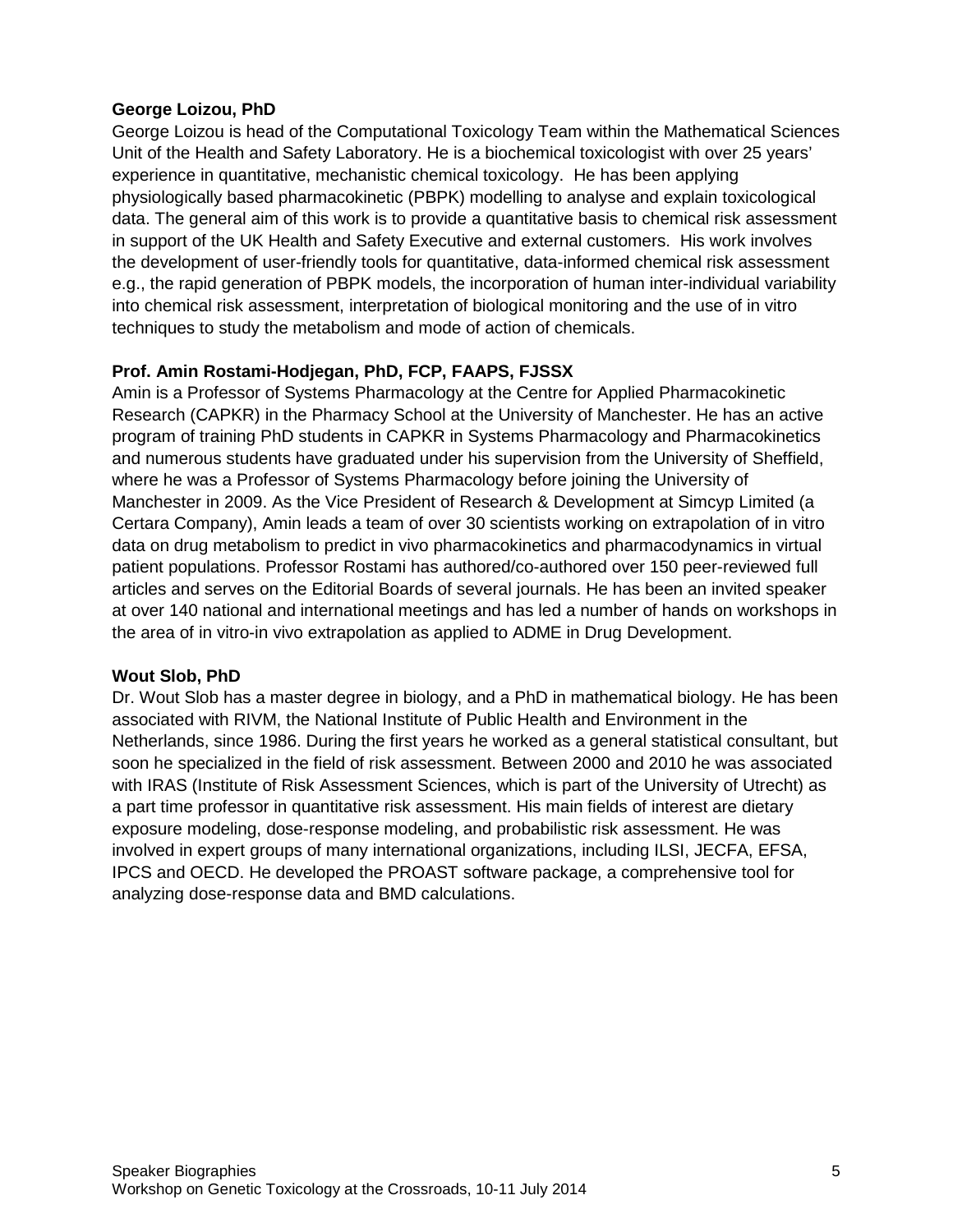#### **Lya Soeteman-Hernández, PhD**

Lya Soeteman-Hernández is a genetic toxicologist at the National Institute for Public Health and the Environment (RIVM) in The Netherlands. She holds a PhD in Anatomy and Cell Biology/Toxicology from Queen's University in Canada. Dr. Soeteman-Hernández is an expert advisor in The Netherlands (VWS and NVWA) and internationally (ECHA, ILSI/HESI) for the assessment of the safety of chemicals. She has been involved in dose response modelling, applying it innovatively to genotoxicity data for cancer potency determination. Through this work, she collaborates closely with key government agencies (Health Canada, US Food and Drug Administration), academic institutions (Swansea University), and prominent international standard setters (ILSI/HESI). Dr. Soeteman- Hernández is an active member of the ILSI/HESI Genetic Toxicology Technical Committee (GTTC) where she performs the quantitative doseresponse analysis using the benchmark dose approach to derivate point of departure estimates from genetic toxicology studies and advices on the potential of using quantitative genotoxicity data in cancer risk assessment.

#### **Paul A. White, PhD**

Paul White is currently a Canadian government research scientist, and adjunct professor of biology at the University of Ottawa. With respect to the former he is the Leader of the Genetic Toxicology Laboratory Group. With respect to the latter, he is a member of the Centre for Advanced Research in Environmental Genomics, the Ottawa-Carleton Institute of Biology, and the graduate program in Chemical and Environmental Toxicology. His research program focusses primarily on the sources, fate and hazards of mutagenic and carcinogenic contaminants; in particular those presented as complex mixtures in complex environmental matrices (e.g., urban air, vehicle exhaust, house dust, contaminated soils). His current work is also investigating the suitability of various in vitro and in vivo approaches for genetic toxicity assessment, regulatory decision-making, and risk assessment; moreover, the use of quantitative methods for the analysis of genetic toxicity dose-response data and the determination of genetic toxicity point-of-departure metrics for use in regulatory evaluations and decision-making.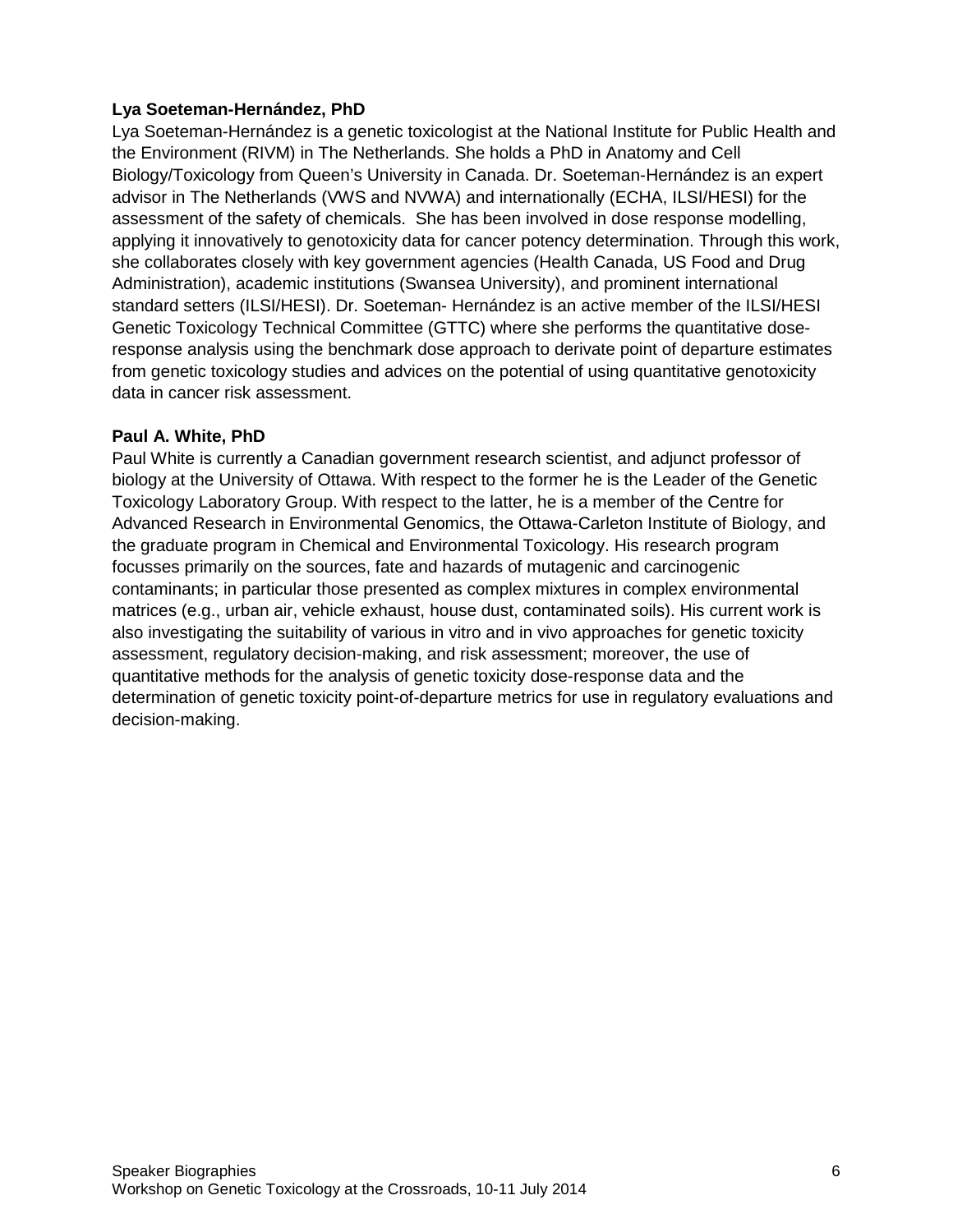**GENETIC TOXICOLOGY AT THE CROSSROADS: From Qualitative Hazard Evaluation** to Quantitative Risk Assessment

#### 10-11 July 2014

**Lancaster, United Kingdom** A satellite workshop of the **EEMS 2014 annual meeting hosted by UKEMS** 

Organized by the HESI Genetic Toxicology Technical Committee (GTTC)

# **ANTICIPATED PARTICIPANTS**

**Yeyejide Adeleye** Unilever

**Manoj Aggarwal** Dow AgroSciences

**Melvin Andersen** The Hamner Institutes for Health Sciences

**Diane Benford** Food Standards Agency

**Alan Boobis** Imperial College London

**Ewan Booth Syngenta** 

**Alizée Brient** CiToxLAB

**Steven Bryce** Litron Laboratories

**Karin Burnett** Imperial College London

**Connie Chen** ILSI Health and Environmental Sciences Institute

**Rebecca Clewell** The Hamner Institutes for Health Sciences

**Mark Cronin** Liverpool John Moores University

**Andreas Czich** Sanofi

**Elvira de Sousa** BIOLOGIE SERVIER

**Oscar Della Pasqua** University College London

**Stephen Dertinger** Litron Laboratories

**Yasmin Dietz** Sanofi-Aventis Deutschland GmbH

**Krista Dobo** Pfizer Global R & D

**Ann Doherty AstraZeneca** 

**Patricia Ellis** Kimberly-Clark

**Florian Engel** BfArM

**Brianna Farr** ILSI Health and Environmental Sciences Institute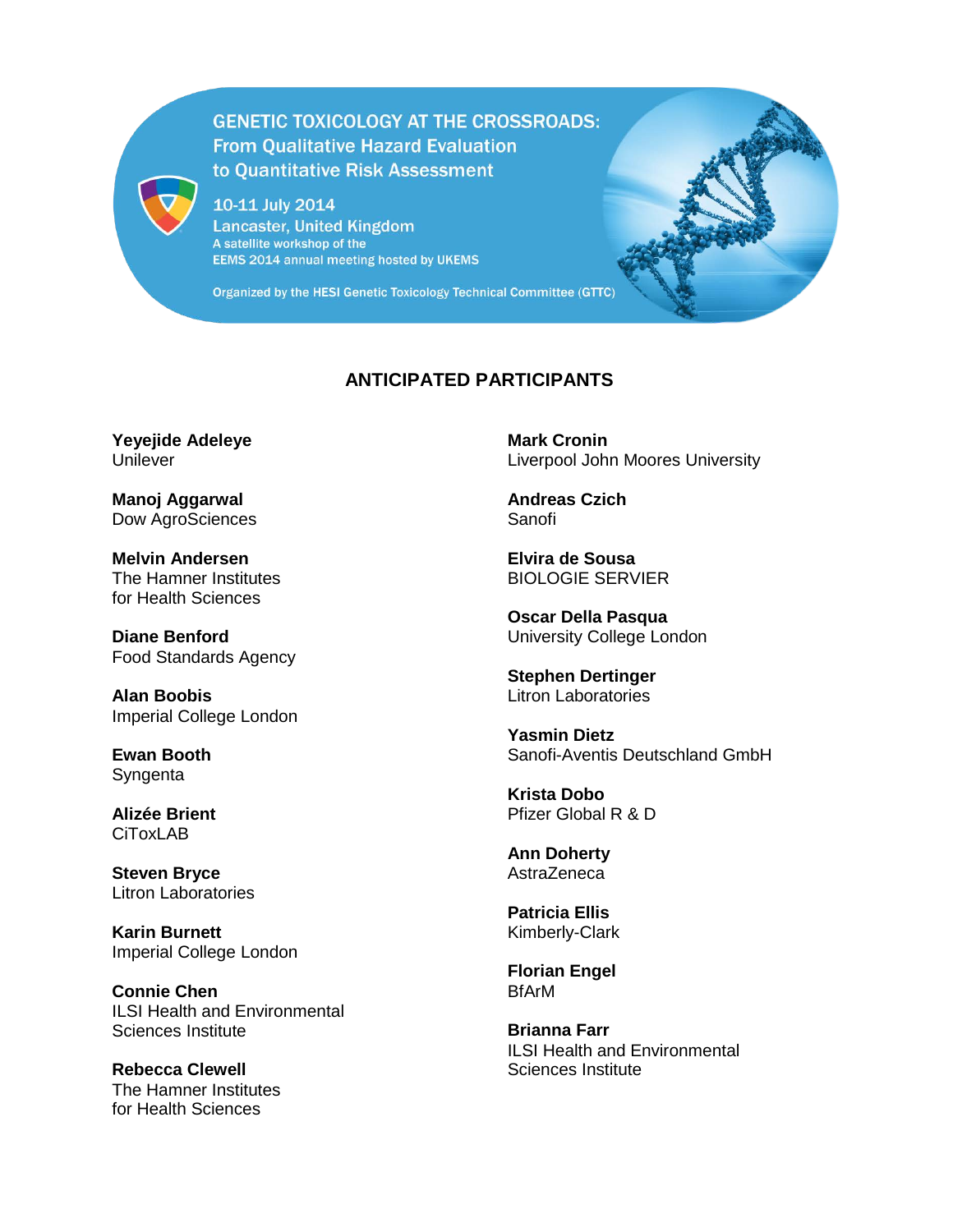**Rolf Fautz** KAO Germany GmbH

**Markus Fehr** DSM Nutritional Products

**Roland Froetschl** BfArM Federal Institute for Drugs and Medical Devices

**Shoji Fukushima** Japan Bioassay Research Center

**Bala Bhaskar Gollapudi** Exponent, Inc.

**Melanie Guerard** F. Hoffman La Roche

**Khaled Habas** University of Bradford

**Thomas Hartung** Johns Hopkins University

**Pekka Heikkinen** Orion Corporation Orion Pharma

**Ulrike Hemmann** Sanofi-Aventis Deutschland GmbH

**Akihiko Hirose NIHS** 

**Jonathan Howe** GlaxoSmithKline

**George Johnson** Swansea University

**Julia Kenny GlaxoSmithKline** 

**Michelle Kenyon** Pfizer R&D

**David Kirkland** Kirkland Consulting

**George Loizou** Health and Safety Laboratory **Elisabeth Lorge** BIOLOGIE SERVIER

**Anthony Lynch** GlaxoSmithKline

**Francesco Marchetti** Health Canada

**Hans-Joerg Martus** Novartis Institutes for BioMedical Research

**Damian McHugh** Philip Morris International

**Martha Moore** ENVIRON International Corporation

**Natalie Motsch** Boehringer-Ingelheim Pharma

**Gladys Ouedraogo** L'Oreal

**Stefan Pfuhler** Procter and Gamble

**Ulla Plappert-Helbig** Novartis Institutes for BioMedical Research

**Ans Punt** Wageningen University

**Paul Rawlinson** Syngenta

**Jolanda Rijnkels** The Health Council of the Netherlands

**Amin Rostami-Hodjegan** The University of Manchester

**Liam Simms** Imperial Tobacco Ltd

**Stephanie Simon** Merck KGaA, Merck Serono

**Wout Slob** National Institute for Public Health and the Environment (RIVM)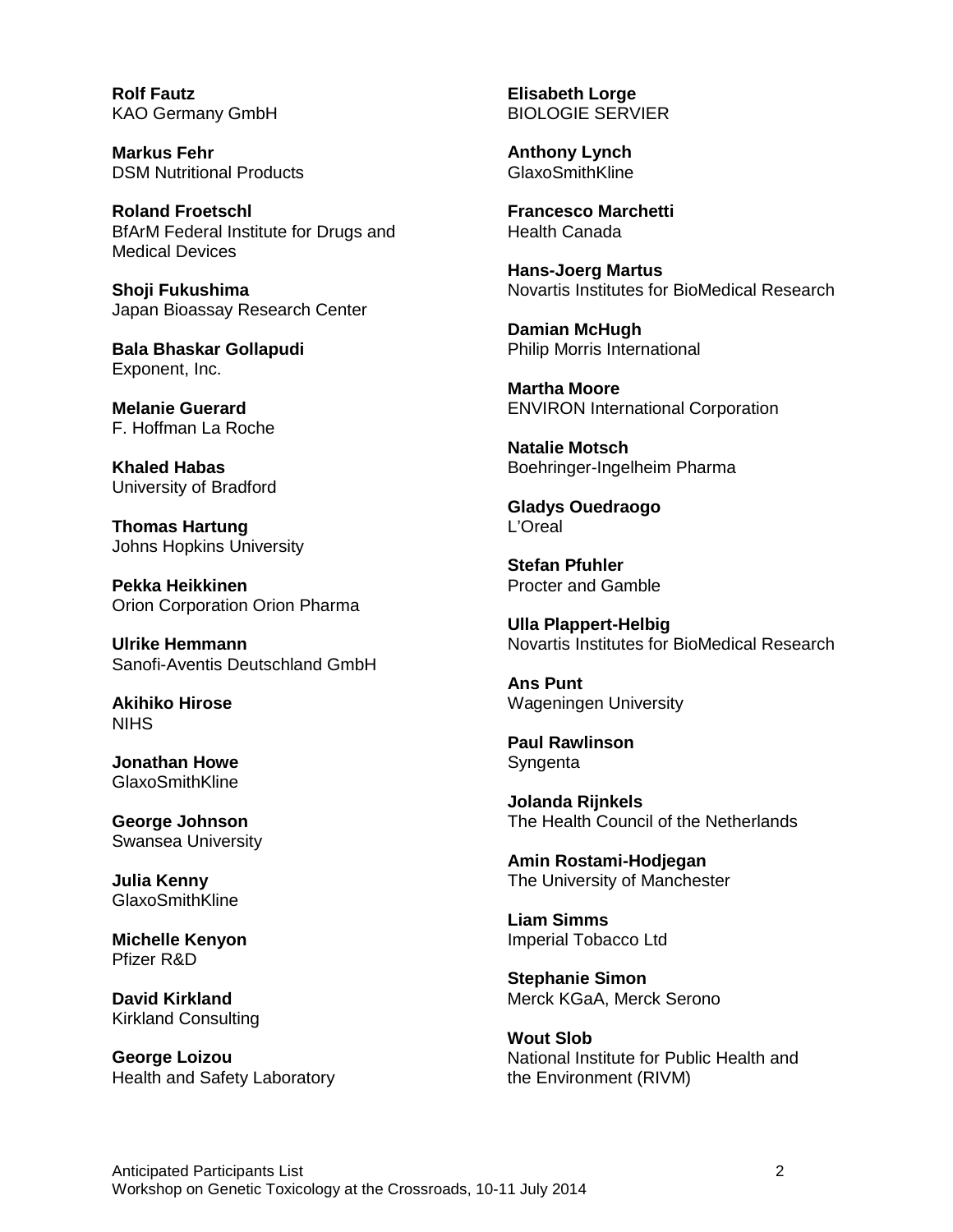**Daniel Smart** PMI R&D

**Lya Soeteman-Hernandez** National Institute for Public Health and the Environment (RIVM)

**Susanne Stalford** Lhasa Limited

**Andreas Sutter** Bayer AG

**Jennifer Young Tanir\*** ILSI Health and Environmental Sciences Institute

**Véronique Thybaud** Sanofi

**Karen Tilmant** UCB SPRL

**Ken Tometsko** Litron Laboratories

**Luca Tosti** International Centre for Pesticides and Health Prevention (ICPS)

**Kristina Trenz** BSL Bioservice Scientific Laboratories GmbH

**Bas-jan van der Leede**  Janssen Research and Development

**Jacques Van Gompel** Janssen Pharmaceutical

**Gary Waters** Covance Laboratories

**Nicole Weiland** Xenometrix AG

**Paul White** Health Canada

**Masami Yamada** National Institute of Health Sciences

\*by webconference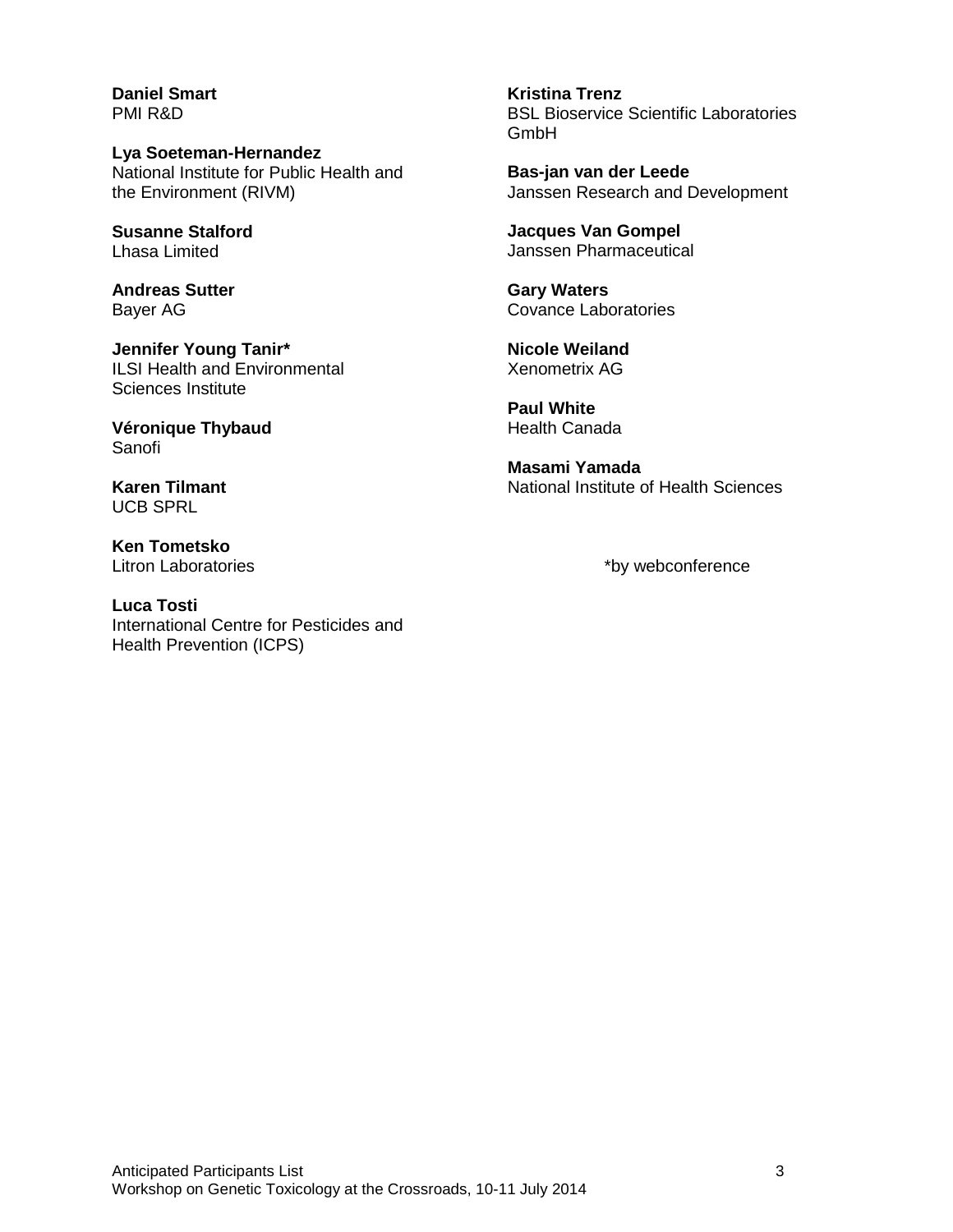#### HESI Technical **Committee**

#### **GENETIC TOXICOLOGY**

#### **Committee leaders:**

Dr. Stefan Pfuhler Procter & Gamble Company

Dr. Véronique Thybaud Sanofi

Dr. Jan van Benthem National Institute for Public Health and the Environment (RIVM, The Netherlands)

**HESI manager:**  Dr. Jennifer Young Tanir

**HESI associate:**  Brianna Farr

# 2013–2014 Activities and Accomplishments



**This scientific program is committed to:**

• Moving the field of genetic toxicology from a qualitative science to quantitative approaches to better understand human health risk, and promoting this "paradigm shift" of how genotoxicity data are used in risk assessment practices.

**Areas of scientific focus:**

- Improving the scientific basis of the interpretation of results from genetic toxicology tests for purposes of more accurate assessment of human risk.
- Developing follow-up strategies for determining the relevance of test results to human health.
- Providing a framework for integration of testing results into a risk-based assessment of the effects of chemical exposures on human health.
- Promoting the integration and use of new/emerging technologies and scientific knowledge in genetic toxicology hazard and risk assessment.
- Monitoring and promoting the development of innovative test and testing strategies.

#### **Why get involved?**

- Opportunity to interact with many international experts in the field of genetic toxicology.
- Integrate new technologies and scientific knowledge into genotoxicity evaluation and risk assessment.

**Key accomplishments:**

- Six new committee work groups developed workplans including detailed objectives, major milestones, and expected deliverables and made progress toward achieving their goals. The new work groups cover the topics of: (1) data interpretation, (2) new models in germ cells, (3) evaluation of new compounds: biologics, (4) evaluation of new compounds: nanomaterials, (5) framework for adoption of new test methods, and (6) "clean sheet" testing strategy.
- International outreach by the committee included a symposium at the International Congress of Toxicology (ICT) conference, a workshop at the Environmental Mutagenesis and Genomics Society (EMGS) annual meeting, and active participation and sponsorship of the Sixth International Workshop on Genotoxicity Testing (IWGT), as well as the International Conference on Environmental Mutagens (ICEM) and the Genetic Toxicology Association (GTA) annual meeting.
- Two publications were completed, including a second manuscript comparing statistical analysis methods of genotoxicity dose-response data compiled by the committee and a manuscript based on a 2012 workshop exploring how advances in knowledge and technologies outside of genetic toxicology might be applied and integrated.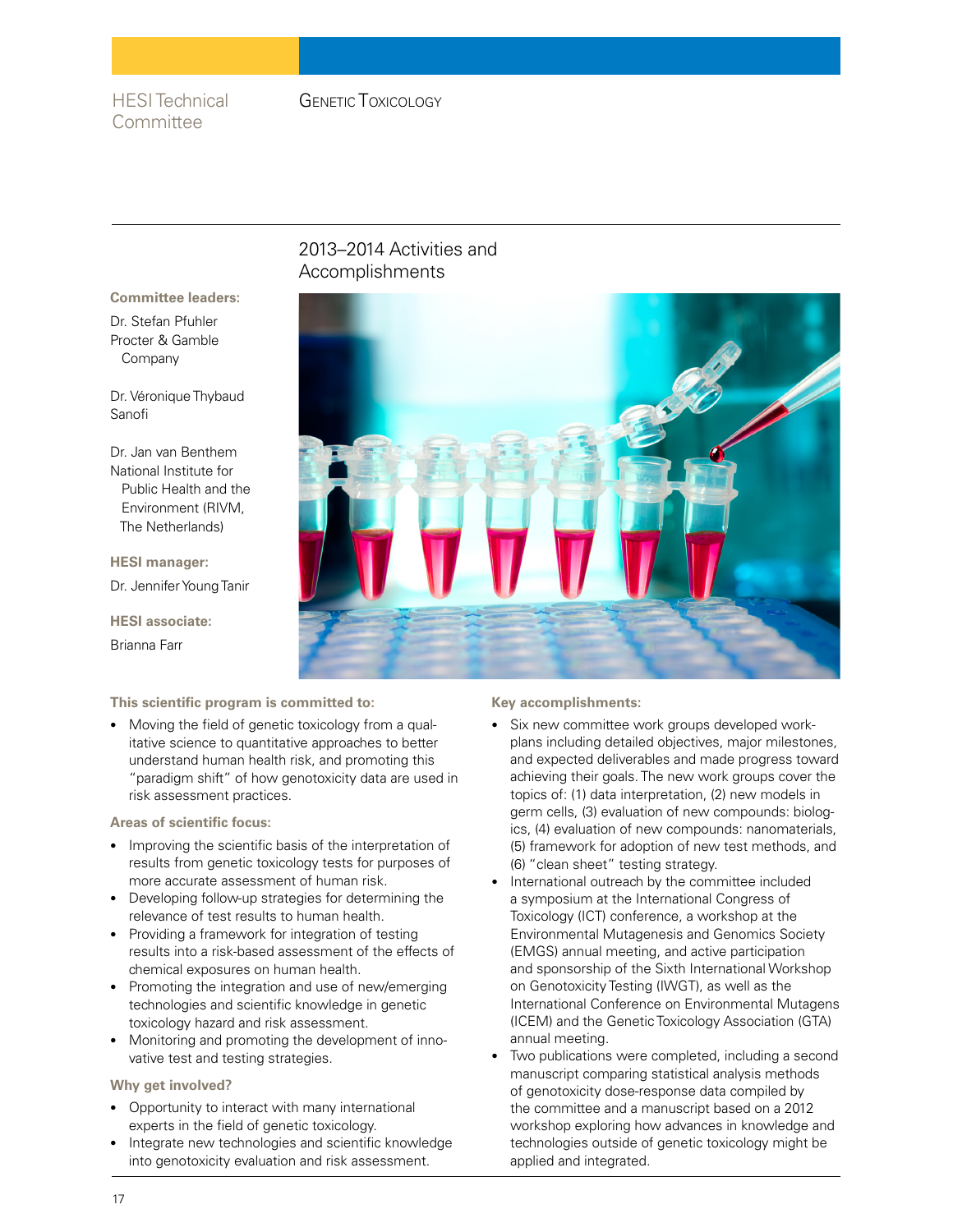**The Committee's focus for May 2014–May 2015:**

- *Workshop on Genetic Toxicology at the Crossroads: From Qualitative Hazard Evaluation to Quantitative Risk Assessment*. The committee will hold this satellite workshop following the European Environmental Mutagen Society 2014 Annual Meeting hosted by the UK Environmental Mutagen Society in Lancaster, United Kingdom, on 10–11 July 2014.
- *Quantitative Analysis*. The work group continues its collaboration with Health Canada to evaluate additional chemicals and assays for dose-response modeling. The application of these approaches to risk assessment and mode of action will also be explored.
- *Improving Existing Assays*. This work group was formed as a follow-up to the 2009 IWGT meeting and will sunset upon completion of three manuscripts on the topics of metabolism, cell comparison, and cell repository.
- *Data Interpretation*. This work group aims to provide guidance on interpretation of genotoxicity test outcomes, and is initially focused on the *in vitro* micronucleus assay acceptance and evaluation criteria.
- *New Models in Germ Cells.* The work group is focusing on developing an optimal protocol for conducting the transgenic assay in germ cells, performing a SWOT analysis of *in vivo* tests (in collaboration with IWGT), and developing a new and improved model for germ cell risk assessment.
- *Evaluation of New Compounds: Biologics.* This work group is focused on identifying specific challenges in genetic toxicology testing of biologics and providing recommendations for best-practice approaches.
- *Evaluation of New Compounds: Nanomaterials.* The work group is now evaluating the current testing paradigm for genotoxicity assessment of nanomaterials and modifying/influencing as needed.
- *Framework for Adoption of New Test Methods.* This work group is focused on evaluating the processes for validation of new test methods.
- *Pig-a Assay.* The work group is continuing to work on providing data for the validation of this assay as an *in vivo* gene mutation assay for safety assessments.
- *Clean Sheet Testing Strategy.* The goal of this work group is to develop a genetic toxicology testing strategy from a clean slate, incorporating new science and technology.

#### **Recent publications:**

Johnson GE, Soeteman-Hernández LG, Gollapudi BB, Bodger OG, Dearfield KL, Heflich RH, Hixon JG, Lovell DP, MacGregor JT, Pottenger LH, Thompson CM, Abraham L, Thybaud V, Tanir JY, Zeiger E, van Benthem J, White PA. (2014). Derivation of point of departure

(PoD) estimates in genetic toxicology studies and their potential applications in risk assessment [published online ahead of print May 6, 2014]. *Environ Mol Mutagen*. doi:10.1002/em.21870.

Zeiger E, Gollapudi B, Aardema MJ, Auerbach S, Boverhof D,Custer L, Dedon P, Honma M, Ishida S, Kasinski AL, Kim JH, Manjanatha M, Marlowe J, Pfuhler S, Pogribny I, Slikker W, Stankowski LF Jr, Tanir JY, Tice R, van Benthem J, White P, Witt KL, Thybaud V. Genetic toxicology: opportunities to integrate new approaches. *Environ Mol Mutagen*. Submitted April 2014.

#### **2013–2014 Participating organizations:**

Aarhus University Abbott Laboratories AstraZeneca AB Bayer HealthCare AG **BioReliance** Boehringer Ingelheim GmbH Bristol-Myers Squibb Company Celgene Corporation Covance ENVIRON Errol Zeiger Consulting Exponent Federal Institute for Drugs Takeda Pharmaceutical and Medical Devices (BfArM, Germany) GlaxoSmithKline Health Canada Hoffmann-La Roche Inc. ILS-Inc. Institut de Recherches Internationales SERVIER Janssen Pharmaceuticals Kirkland Consulting Leiden University Medical US Food and Drug **Center** Litron Laboratories L'Oréal Corporation National Institute for Public Health and the Environment (RIVM, The Netherlands)

National Institute of Environmental Health Sciences National Institute of Health Sciences (Japan) New York Medical College Novartis Pharma AG Pfizer Inc. Procter & Gamble Company Sanofi St. George's University of London Swansea University Company Limited The Dow Chemical Company Toxicology Consulting Services University of California, Riverside US Department of **Agriculture** US Environmental Protection Agency Administration

For more information, contact the Committee's manager, Dr. Jennifer Young Tanir, *jtanir@hesiglobal.org.*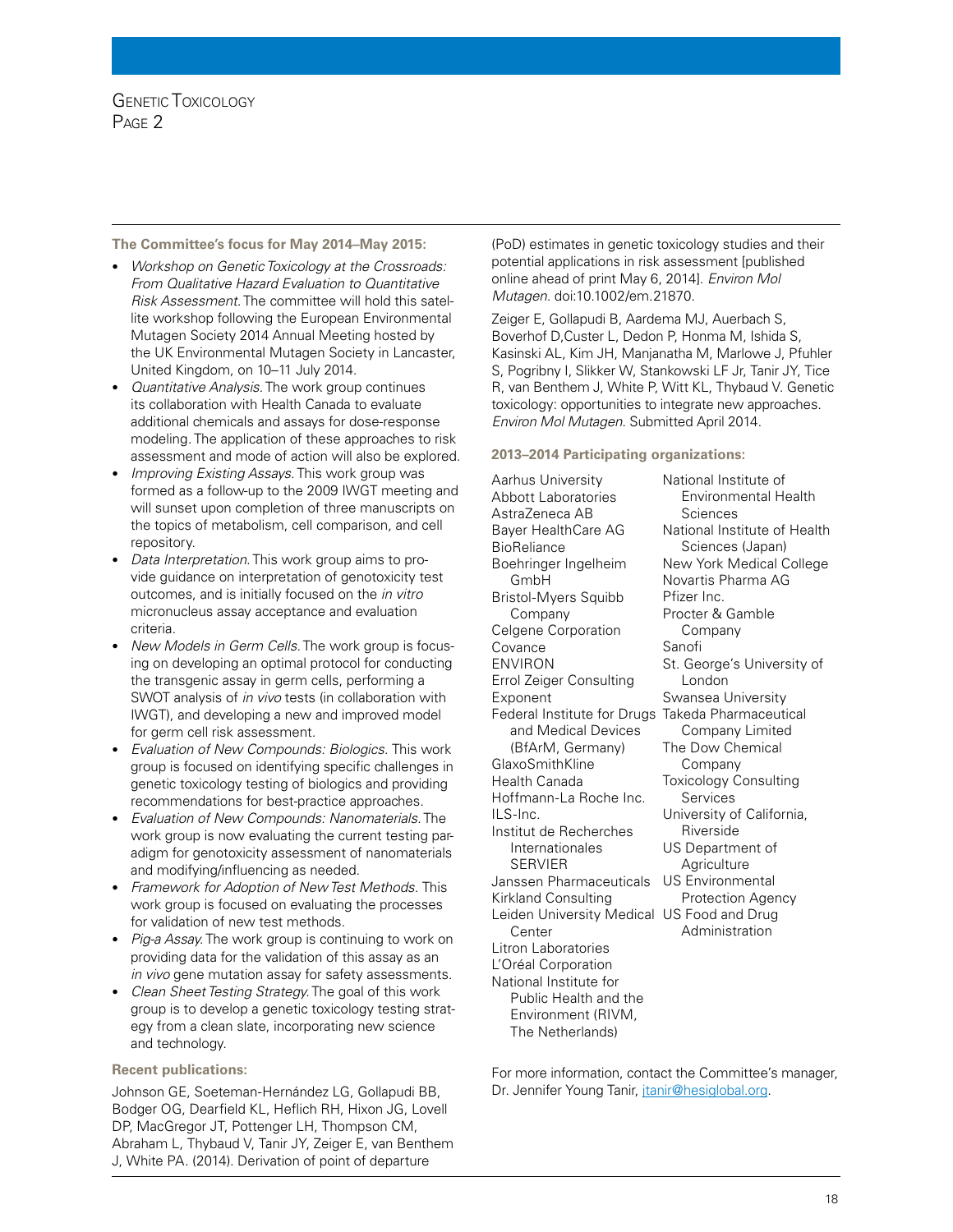### **INTERNATIONAL LIFE SCIENCES INSTITUTE (ILSI)**

# **ANTITRUST STATEMENT**

The Branches and Institutes of ILSI, including their respective Boards of Trustees, Scientific Advisors, Scientific Directors, Members, Committees, Subcommittees, Task Forces, and Working Groups, meet to promote understanding and resolution of significant health, nutrition, and safety issues that confront the public, industry, and government. With this goal in mind, ILSI meetings should be occasions where members' representatives and other invited participants:

- 1. Discuss scientific solutions to problems affecting the health, nutrition, and safety of the public.
- 2. Develop means to contribute to proper analysis of public health, nutrition, and safety issues by regulatory bodies.
- 3. Review industrial activities and problems with implications for public health, nutrition, and safety, and review new scientific developments.
- 4. Support and promote research and educational programs to enhance public health, nutrition, and safety.
- 5. Develop objective and voluntary industry standards to promote health and safety and compliance with regulatory requirements.

ILSI meetings shall not be occasions where members' representatives and other invited participants:

- 1. Discuss prices or pricing policies, or any marketing policy with a direct or indirect effect on pricing or any other terms of sale.
- 2. Confer about division or allocation of sales territories or customers.
- 3. Establish blacklists or boycotts of suppliers, purchasers, or competitors.
- 4. Coerce members to implement particular programs or policies.
- 5. Resolve problems unique to a single member or a small, select group of members.
- 6. Exchange or disseminate information relating to costs of production, distribution, or marketing.

INTERNATIONAL LIFE SCIENCES INSTITUTE 1156  $15<sup>th</sup>$  Street, NW, Suite 200 Washington, DC 20005- 1743 USA Tel: (202) 659-0074 Fax: (202) 659-3859 E-Mail: ilsi@ilsi.org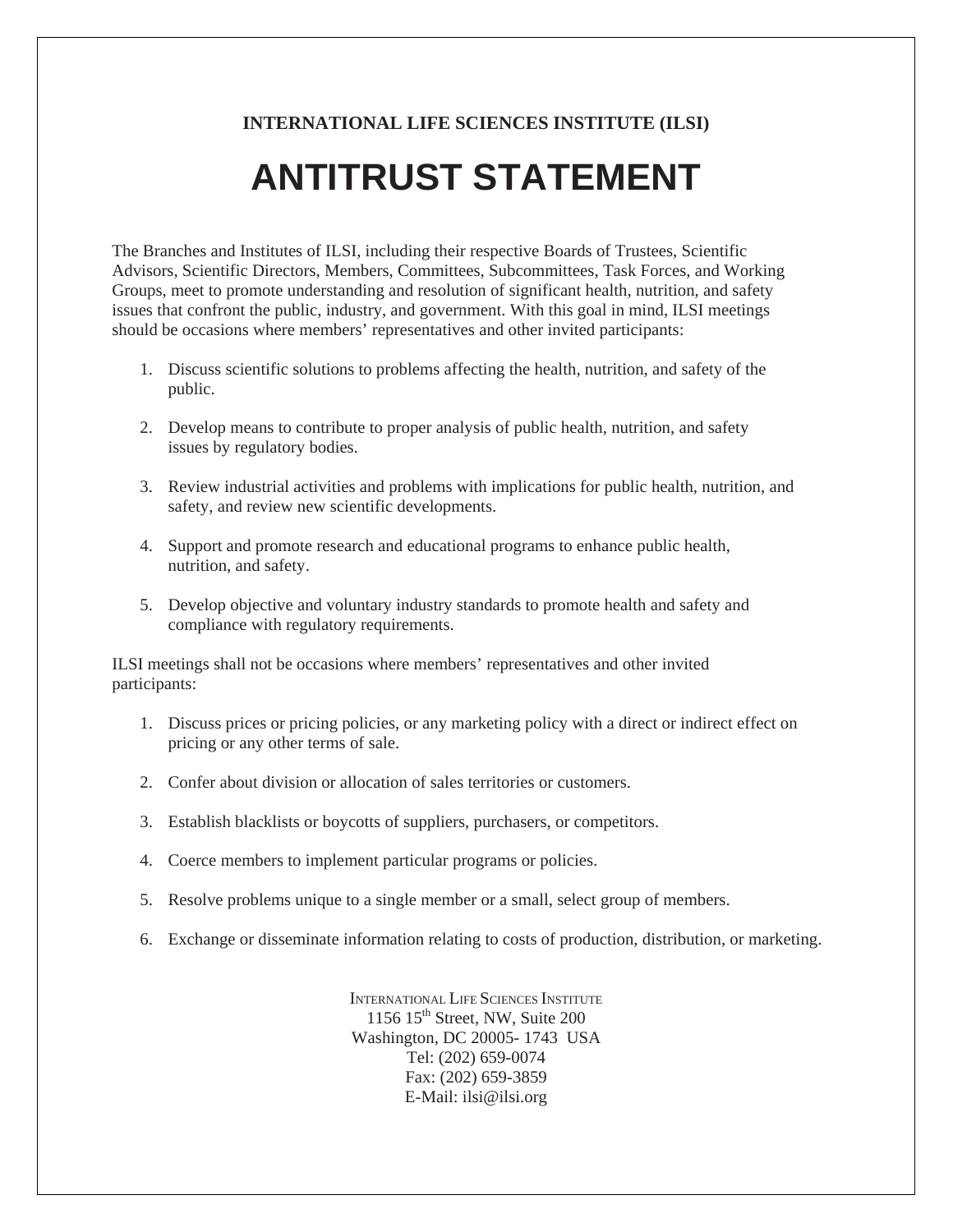#### **International Life Sciences Institute Code of Ethics and Organizational Standards of Conduct**

# **Statement of Purpose**

The goal of the International Life Sciences Institute's (ILSI) Code of Ethics and Organizational Standards of Conduct is to assure that ILSI members, scientific advisors, consultants, other key stakeholders in ILSI scientific activities, and users of ILSI's scientific work products are aware of the ethical principles guiding the organization's structure and the tenets behind the organization's adherence to rigorous, peer-reviewed scientific investigation and scientifically balanced, evidence-based work products. All scientists who work with ILSI shall be provided with a copy of this document.

# **Introduction**

The International Life Sciences Institute is an international organization that seeks to promote [the] public health through the advancement of peer-reviewed scientific investigation and application of evidence-based decision-making in the areas of nutrition, food safety, toxicology, risk assessment, and the environment. ILSI accomplishes its mission through support of scientific research, publications, and workshops and conferences and other scientific activities. The principles listed below provide a framework to guide ethical decision-making. (Note: Reference below to policies applicable to "ILSI" includes ILSI, ILSI branches, and the ILSI Research Foundation.)

# **Principle 1. Scientific Integrity**

All ILSI projects must have a primary public purpose and benefit, and must address issues of broad public health interest.

The ILSI, ILSI branches, and ILSI Research Foundation Boards of Trustees must be composed of at least 50 percent public sector members (primarily academic); the remaining trustees represent ILSI member companies. ILSI's trustees serve in a voluntary capacity; they are not paid for their time and are not personally eligible to receive grants from the ILSI entity on whose Board they sit.

ILSI shall only support animal and human subject research that has been approved by the appropriate bodies responsible for ensuring humane and ethical treatment of the animals or human subjects (e.g., Institutional Review Boards, Ethical Clearance Committees, Animal Care and Use Assurance Committee, etc.). All ILSI-supported research shall be conducted to meet the highest scientific standards as well as all applicable legal standards.

All ILSI sponsored research shall be conducted objectively and transparently so that the structure of the research is presented factually and without bias; be verifiable and reproducible.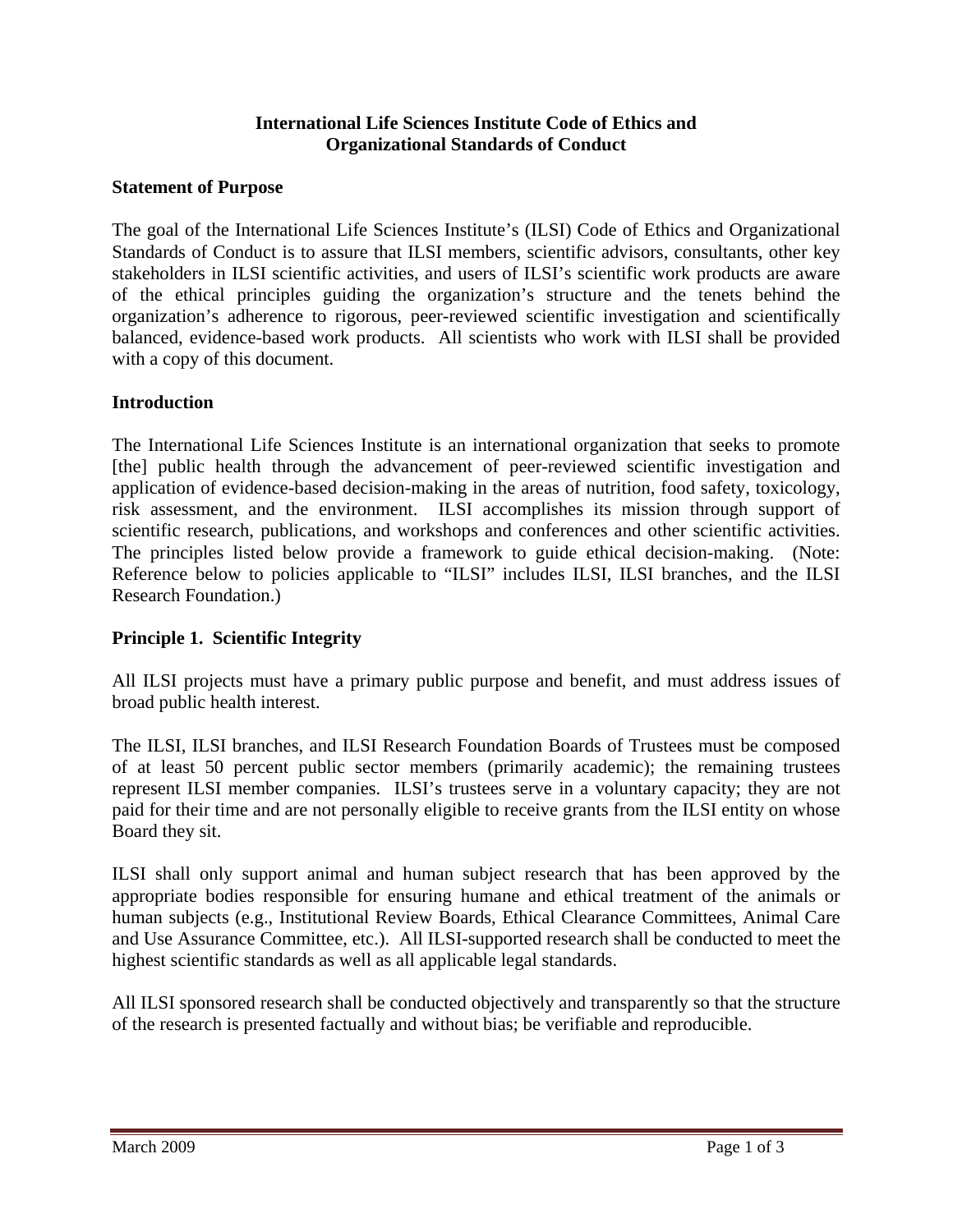ILSI encourages publication of all research results, regardless of outcome. ILSI entities shall not control the content of publications of research grantees or commissioned authors, but shall encourage academic freedom.

All ILSI research grantees must include language in their grant-related publications identifying the sponsor and providing appropriate sponsor contact information.

All ILSI committees and task forces must have scientific advisors from academia or government to ensure multi-sector input and balance, [and ILSI will only undertake activities for which there is broad interest and support.] All compensation (honoraria) provided to advisors must be disclosed by the advisors to the committee or task force overseeing the work.

Members of ILSI committees or task forces who are in attendance at meetings, symposia, or workshops must identify themselves on registration forms and materials by their primary affiliation (i.e., employer).

ILSI will be transparent in the disclosure of its funding sources.

# **Prinicple 2. Conflict/Declaration of Interest/Bias**

ILSI believes that ensuring balance of perspectives is the most appropriate way to ensure that the impact of any potential conflict of interest or bias is minimized and does not exert an undue influence on the scientific process.

To this end, ILSI operates with transparency, conducts activities objectively, and is accountable to all stakeholders.

ILSI trustees must declare any potential bias or interest, including but not restricted to financial interests, and may be asked to recuse themselves from voting on issues that might be construed as conflicts of interest.

With respect to publications, grant reviews, and expert panels, ILSI expects the scientists with whom it works to [disclose] declare any potential [conflicts of] financial interest. ILSI may ask scientists to excuse themselves from an activity based on such a declaration.

Scientists who work with ILSI are expected to act in accordance with their own institution's conflict of interest policies and with applicable laws, as well as comply with the conflict of interest policies of any journal or organization with which they may work, including ILSI.

### **Principle 3. Advocacy**

Advocacy of any kind is strictly limited to promotion of the use of evidence-based science as an aid in decision-making. ILSI does not conduct lobbying activities.